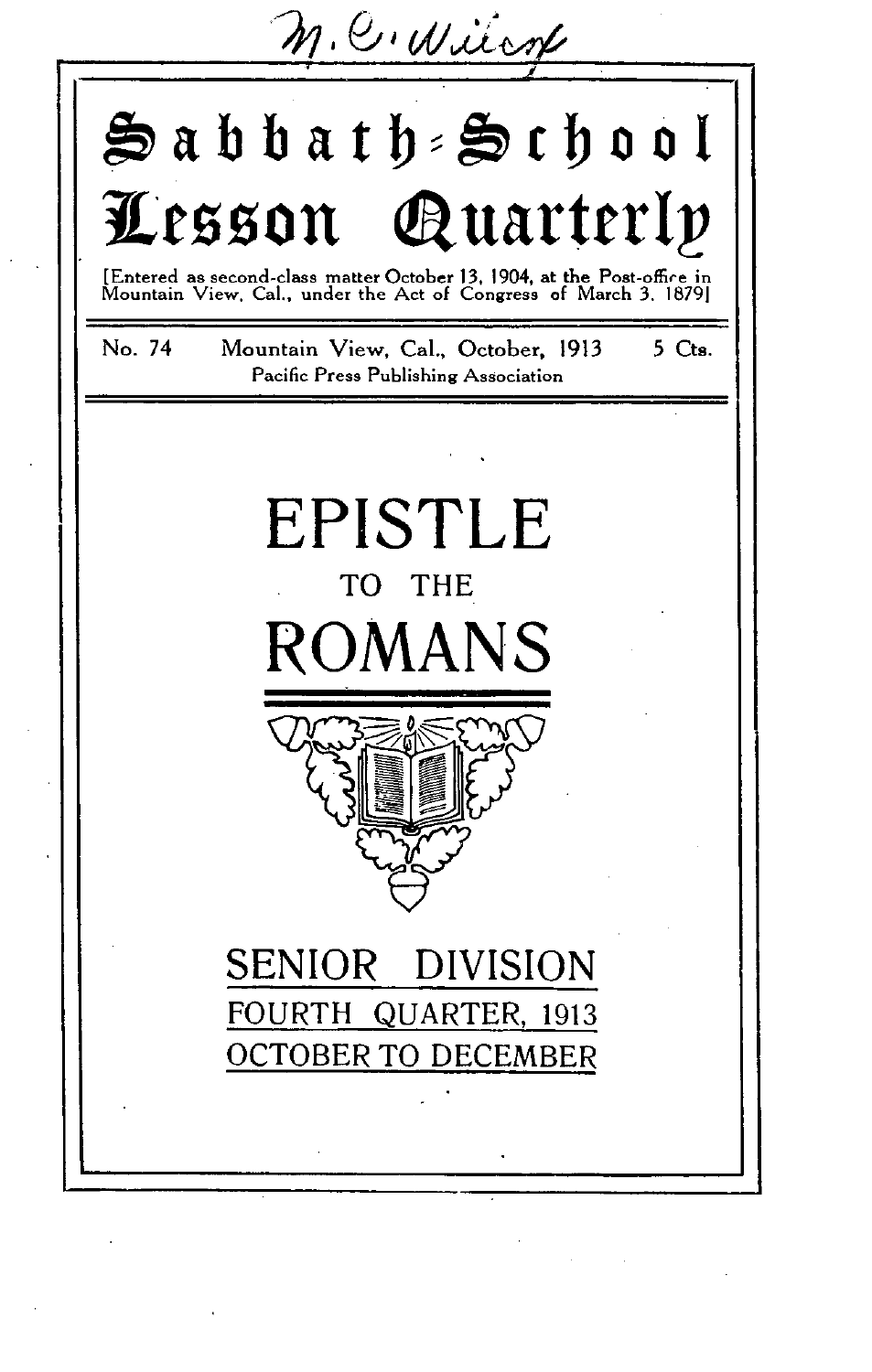# THE LESSON HELP

**ill Mr iTC7 • -KW:7 • • • i • • Or) • IK:NTouvlrorgxiv,,Juvij** L.



e<br>R  $\mathbb{R}^n$  $\mathbb{R}^n$  $\mathbb{R}^n$  $\mathbb{R}^n$  $\mathbb{R}^n$  $\mathbb{R}^n$  $\tilde{\mathbb{R}}$  $\mathbb{R}$  $\mathbb{R}^n$  $\mathbb{R}^n$  $\mathbb{R}$  $\mathbb{R}^n$  $\mathbb{R}$  $\mathbb{R}$ •

•  $\mathbb{R}$ 

 $\overline{\text{max}}$  $\mathbb{R}$  $\mathbb{R}$  $\mathbb{R}$ •  $\mathbb{R}^n$ 

 $\ddot{\phantom{0}}$ 

.

 $\frac{1}{2}$  $\mathbb{R}^n$ •1

•

OUR hundred and one pages of "ACTS<br>OF THE APOSTLES" are devoted to the life and work of the apostle Paul, and sixty-six of those pages relate to his experiences in Rome. Some of the chapter titles under which these more

<u>ଆ</u> ă

ran

ଧା

E<br>|<br>| 9 **MARK** 

I

, I

than four-hundred pages appear are:

 $\begin{bmatrix} \mathbb{R}^d & \mathbb{R}^d \end{bmatrix}$  istry, Paul's Last Journey to Jerusalem,  $\begin{bmatrix} \mathbb{R}^d & \mathbb{R}^d \end{bmatrix}$ Beyond, Thessalonica, Berea and Athens,<br>
Corinth, The Thessalonian Letters, A<br>
Liberal Church, A Consecrated Min-From Persecutor to Disciple, Days of Preparation, Preaching Among the Heathen, Jew and Gentile, In the Regions Beyond, Thessalonica, Berea and Athens, Corinth, The Thessalonian Letters, A Liberal Church, A Consecrated Min-"Almost Thou Persuadest Me." In Rome, Cæsar's Household, Written from Rome, The Final Arrest, Paul Before Nero, Paul's Last Letter, Condemned to Die. :: :: :: ::

From the foregoing partial list of subjects it will be seen at once how helpful this book will be to the student of the present series of lessons. Bound in cloth, \$1.50 ; limp leather, \$2.00. Prices 10 per cent higher in Canada. Address your tract society. :: ::

LIttatrAfatIt-u; ant.fiat4,Ca • •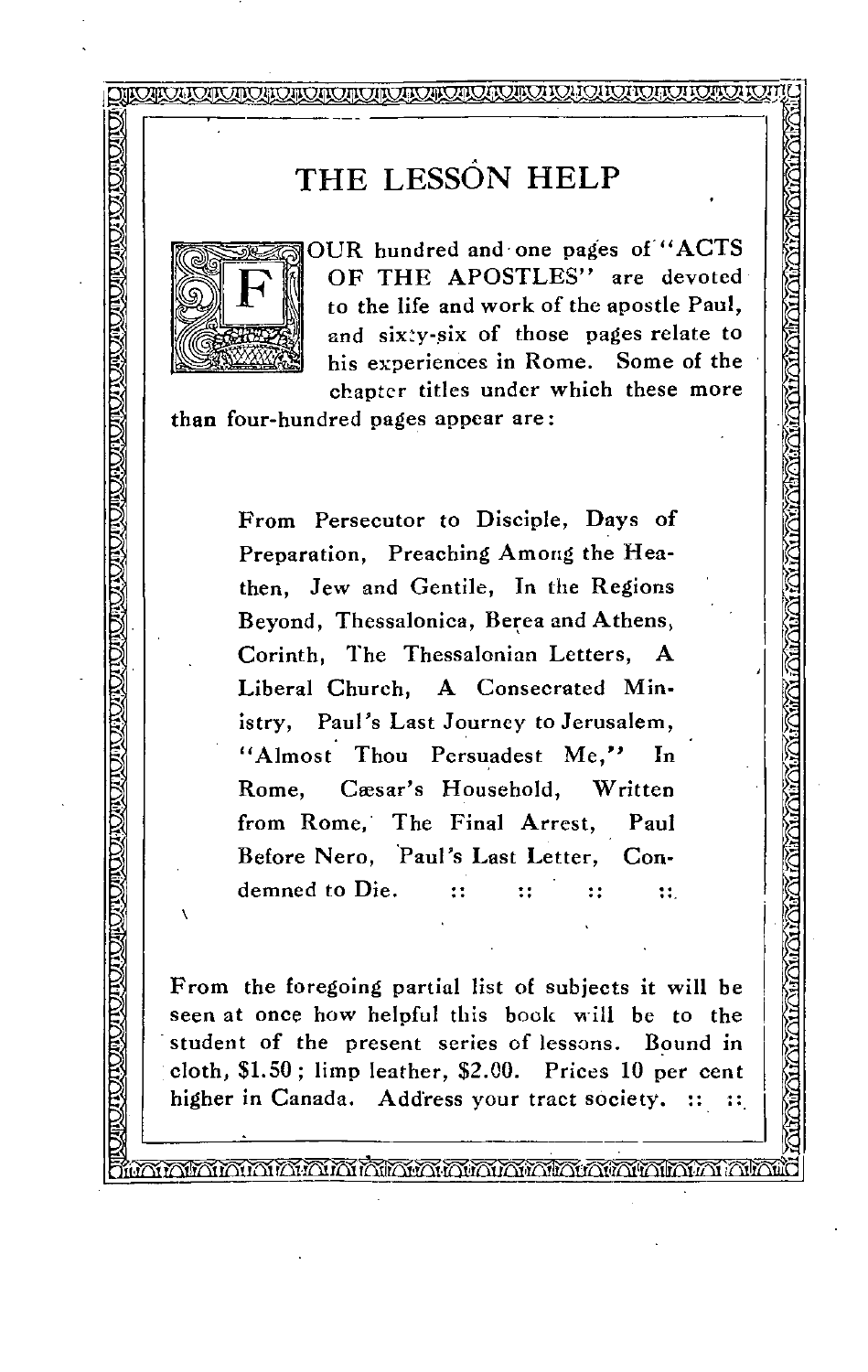#### SABBATH-SCHOOL LESSONS

#### ON THE

# EPISTLE TO THE ROMANS SENIOR DIVISION FOURTH QUARTER, 1913

#### Introductory Note

The epistle of Paul to the Romans is placed first of all among his writings, because of its great doctrinal importance. It probably was written in Corinth in the spring of A.D. 57 or 58. It is one of the most systematic and comprehensive of religious treatises and withal a mighty appeal. It sets forth man's sinful and lost condition, whatever his race or pretension, his hopelessness without God, and God's mercy in justification through Christ Jesus. It shows how God can be just, and yet justify the believing sinner; not that he may continue in sin, but that he may develop a sinless, Christian character. While a profound book, it is not difficult for the heart of faith to apprehend.

Study the book, its chapters, its sections, its verses, its clauses, its phrases, its words. Do not hurry. Do not seek to give a whole verse for an answer to a question when a word will suffice. Use only that part of the Scripture necessary to answer the question. Get all you can out of the words of life. Review often. Remember the "therefores" and "wherefores;" and find the reasons for their use. May the study of this wonderful epistle bring the multiplied blessings of faith to all.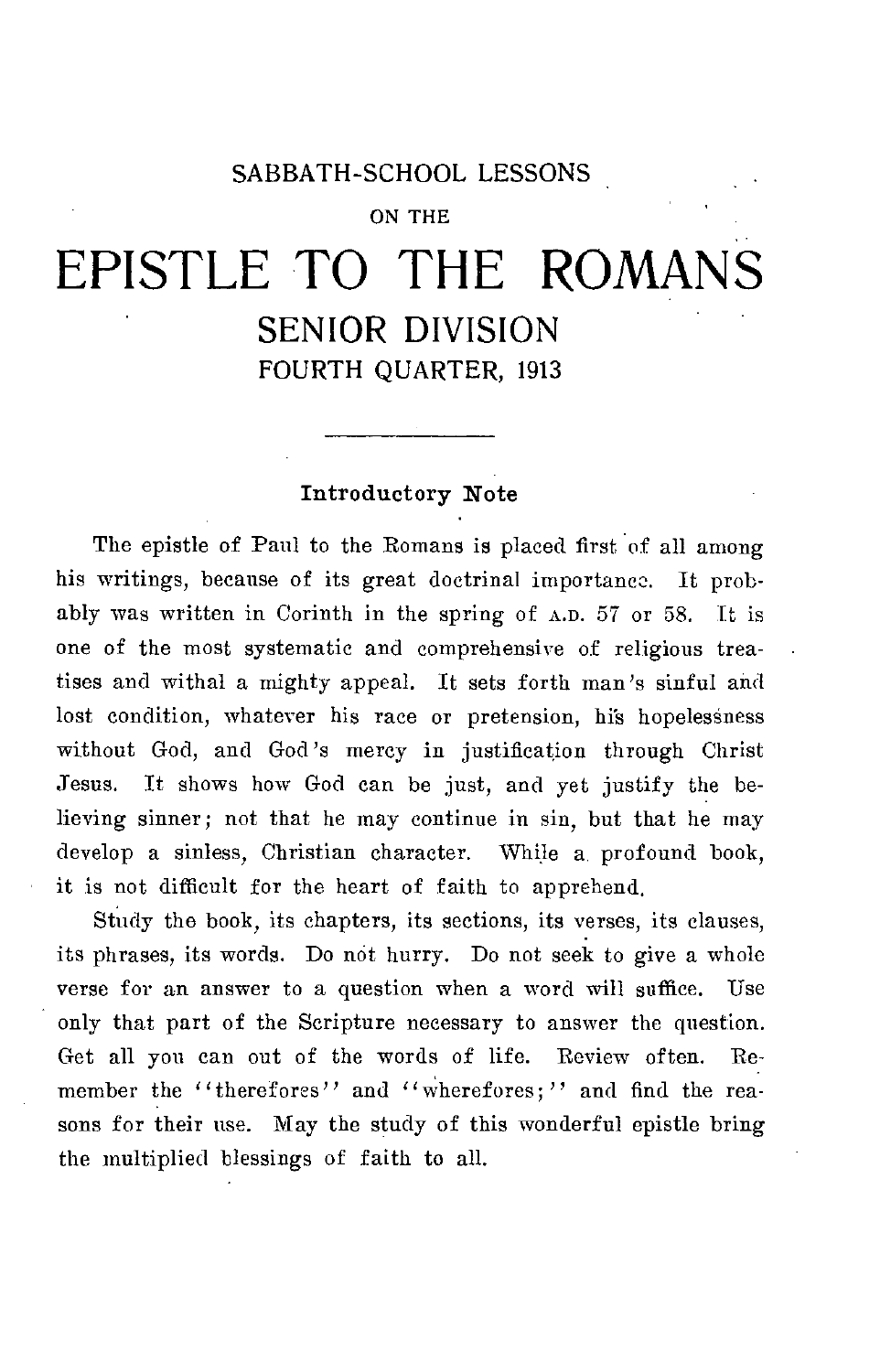# *LESSON I— Servants of the Son*  OCTOBER 4, 1913

LESSON SCRIPTURE: Romans 1:1-7.

#### Questions

1. What epistle is the basis of our study ? By whom was it written ? Where and when was it written ? To whom is it addressed? For what purpose was it written? Verses 1, 7. Note 1.

- 2. What does Paul declare himself to be? Verse 1, first phrase. Note 2.

3. What was he called to be ? Verse 1,' second phrase. Note 3.

4. Unto what was he separated? Verse 1. Note 4.

5. How and when had the gospel been promised? Verse 2.

6. Concerning whom is the gospel? Verse 3, first phrase.

7. Of what seed was Christ born ? Verse 3. Note 5.

8. What was He declared to be ? Verse 4, first part. Note 6.

9 According to and by what 'was Jesus declared to be the Son of God? Verse 4, last part. Note 7.

10. What had Paul received through this Son ? Verse 5, first part.

11. For what purpose was this grace received? Verse 5, last part. Note 8.

12. What part have those addressed in this gospel ? Verse 6.

13. To whom is the epistle addressed ? Verse 7, first part. Note 9.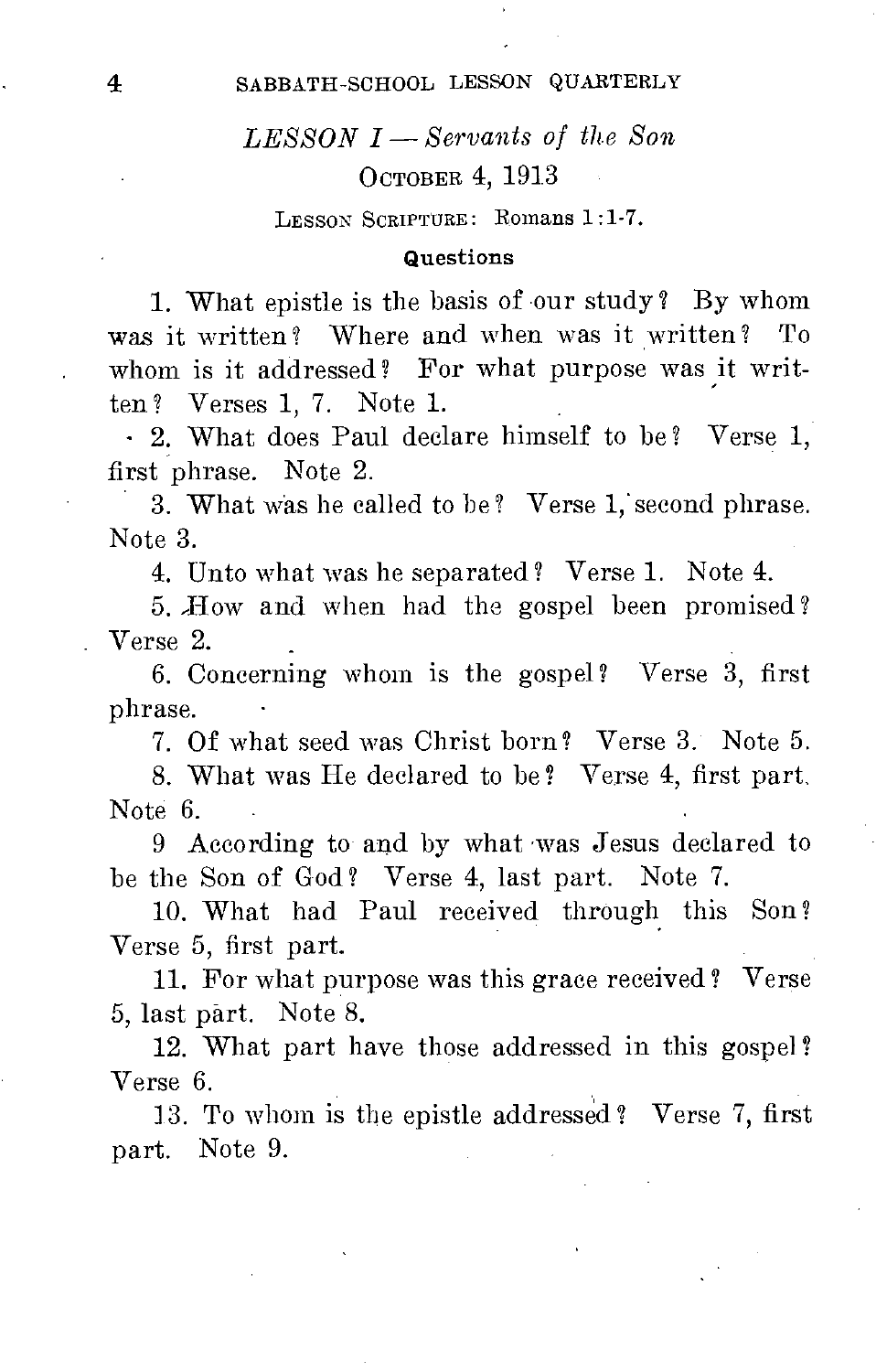14. What blessed benediction is pronounced upon the saints? Verse 7, last part. Note 10.

#### Notes

1. Paul, the former Saul of Tarsus, is the author of the epistle to the Romans. It is quite generally agreed that it was written from Corinth, in A.D. 57 or 58, when the apostle was about to go up to Jerusalem to minister to the saints. Conybeare and Howson say:

 $\cdots$  The date of this epistle is very properly fixed by the following statements contained in it:

 $\lq\lq$  (1) St. Paul had never yet been to Rome (chap. 1:11, 13, 15).

" (2) He was intending to go to Rome, after first visiting Jerusalem (chap. 15:23-28). This was exactly his purpose during his three months' residence at Corinth. See Acts 19:21.

 $''(3)$  He was going to bear a collection of alms from Macedonia and Achaia to Jerusalem (chap. 15:26, 31). This he did carry from Corinth to Jerusalem at the ,close of his three months' visit. See Acts 24:17.

" (4) When he wrote the epistle, Timotheus, Sosipater, Gaius, and Erastus were with him (chap. 16:21, 23) ; of these, the first three are expressly mentioned in the Acts as having been with him at Corinth during the three months' visit (see Acts  $20:4$ ); and • the last, Erastus, was himself a Corinthian, and had been sent shortly before from Ephesus (Acts 19:22) with Timotheus on the way to Corinth. Compare 1 Cor. 16:10, *11."—"Life and Epistles of St. Paul," People's Edition, pages 544, 545.* 

The object of the epistle is to teach the meaning of salvation through the gospel of Jesus Christ in all its fulness.

2. "A servant."— God calls His children sons, daughters, saints, friends; but the devoted saint of God finds joy in calling himself "a servant," literally, a bond-servant, a bought slave, purchased by the blood of Christ, and bound to Him by Spiritborn love.

3. "Called to be an apostle."— The word "apostle" means one who is sent. It is a term which our Lord gave to each of the twelve, and on the failure of Judas Iscariot, Matthias was chosen and numbered with the eleven. But it is a mistake to suppose that apostleship was confined to the twelve, or that Paul was one of the twelve. The twelve were sent to Israel. Paul was an apostle — one authoritatively sent, a messenger — to the Gentiles.  $\hat{B}$ ar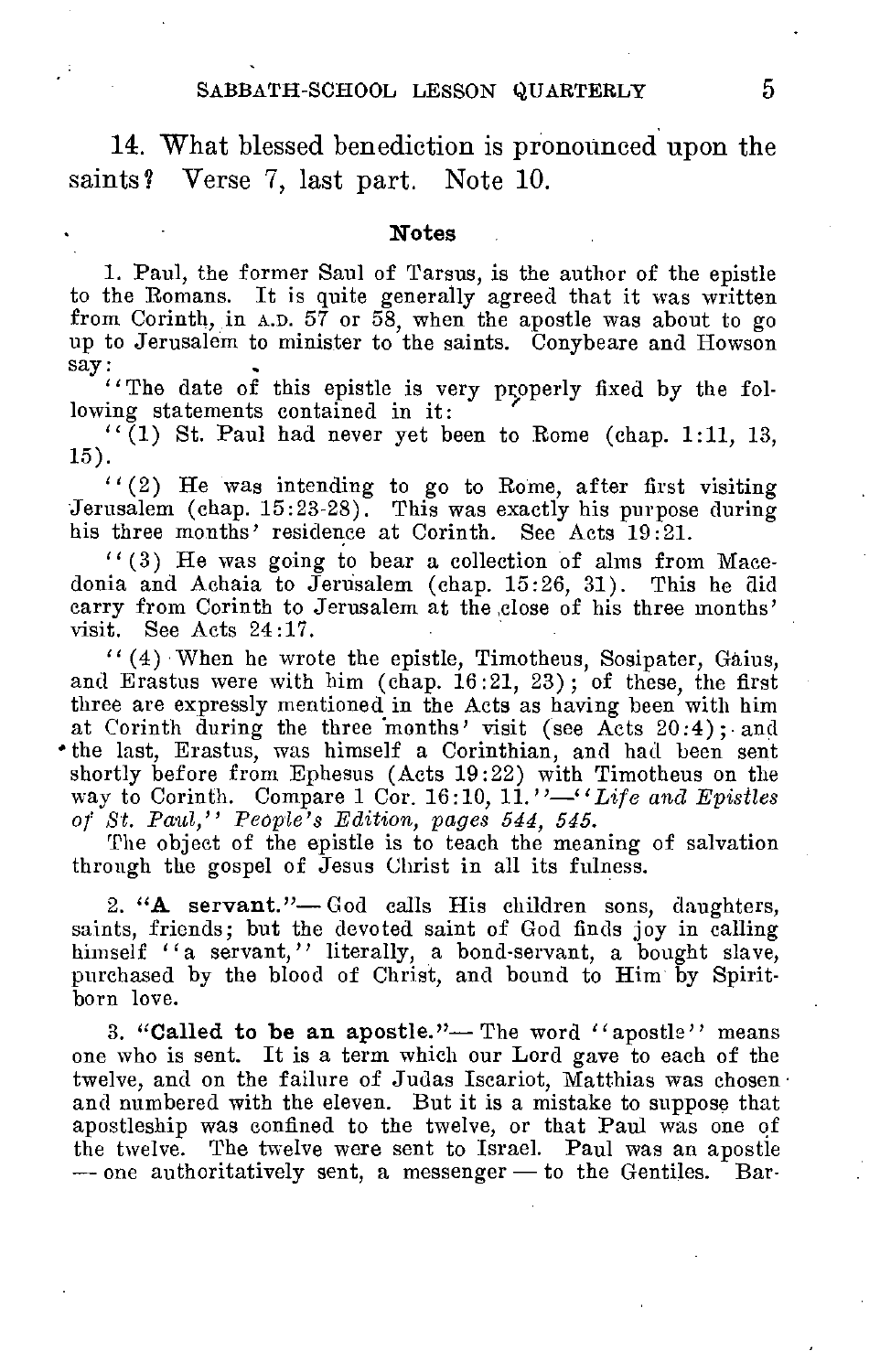nabas, Epaphroditus, Timothy, and Silvanus are called apostles also. The first twelve apostles, bearing witness that Jesus was the living Christ, must as a necessary qualification have seen the Lord, and Paul refers to his experience to show he was not behind the other apostles in this respect (1 Cor. 9:1; 15:8). But that this ' is not necessary to apostleship is shown (1) in the calling of Barnabas and others, and (2) in the fact that the gift of apostleship is to be in the church to the end. "The Greek," says Vincent. "indicates that the writer was actually in the apostolate a called apostle."

4. "Separated unto."—"Separated unto" also implies separated from, a distinct marking off, a cleavage from the mass. So Paul and Barnabas were separated unto God's work (Acts 13:2), and Paul was set apart for his work from his birth (Gal. 1:15, 16). So God calls every one to some work, and separates them to that in His own good time if they are but submitted to His will.

5. "Of the seed of David."— Chris't was, therefore, of the royal line through His mother. But He was more than this; He was the same flesh as the seed of David, in and through which for generations had flowed the blood of sinful humanity,-Solomon, and Rehoboam, and Ahaz, and Manasseh, and Amon, and Jeconiah, and others. The Son of God took this same flesh in order that He might meet temptation for, us, and overcome with divine power every trial we must meet. Christ is our Brother in the flesh, our Saviour from sin.

6. "Declared to be."— Jesus was the Son of God before He was born of the virgin Mary. He was the only-begotten Son of God from the days of eternity. When on earth He was divinity incarnate in humanity, clothed with its weaknesses. the unbeliever He was but a man. Selfish hearts could not read His motives; sin-blinded souls could not see His divinity of character. Yet it was there, though the world  $-$  nay, His own people — knew it not, and crucified Him. But His resurrection from the dead declared His holiness, His power over sin, His dominion over death, His divinity. Acts 2:24.

7. "The Spirit of holiness."— The Spirit of God moved upon the face of the waters when the world was created. Jesus was born of the Spirit. In Him "the spirit is life because of righteousness;" and if His Spirit dwell in us there will be manifest in us the same fruits as were witnessed in the life of Jesus. Rom. 8:10, 11.

8. "For obedience to the faith."- Better as given in the American Revised Version, "unto obedience of faith." There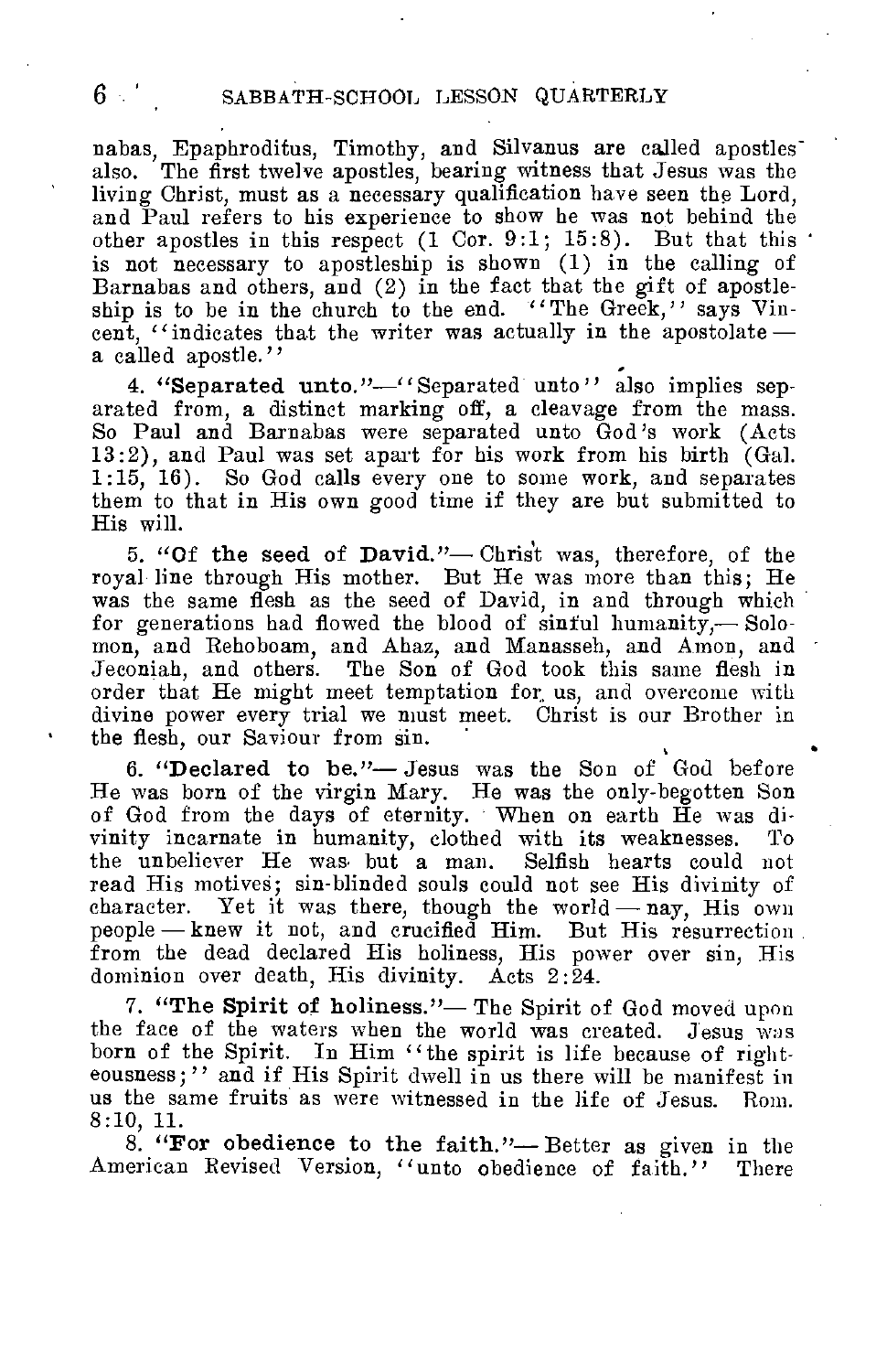is no other obedience acceptable to God. "Obedience of faith is the obedience which characterizes and proceeds from faith."— *Vincent.* 

9. "Called to be saints."— The word "saints" does not necessarily imply perfect persons. "The term *hagioi,* saints, is applied to Christians in three senses in the *New* Testament: (1) as mem-bers of a visible and local community (Acts 9:32, 41; 26:10) ; (2) as members of a spiritual community (1 Cor. 1:2; Col. 3:12); (3) as individually holy (Eph. 1:18; Col. 1:12; Rev. 13:10)." *—" Word Studies," Vincent.* The saints are those who are separated from the world, and set apart to God and His service. As

we are called to be saints, the lessons of this .epistle are for us. 10. "Grace." God's unmerited favor; *"peace."* God's proclamation to us as rebels. His thoughts toward us are thoughts of mercy and peace. Jer. 29:11. If we are not at peace with God, it'is because our hearts are in rebellion. All heaven desires to be at peace with us.

#### Supplementary Questions for Home Study

What is the first intimation we have in the Bible of the "glad tidings"?

How did the angels express this good news at the Saviour 's birth?

Where, and why, is it called "the everlasting gospel"?

What glad thought do you get from the gospel?

*LESSON II — Something Not to Be Ashamed Of*  OCTOBER 11, 1913

LESSON SCRIPTURE: Romans 1:8-17

#### Questions

1. Through whom, and for what, did Paul thank God? Verse 8, Note 1.

2. How was Paul's interest in the believers manifested? Verse 9.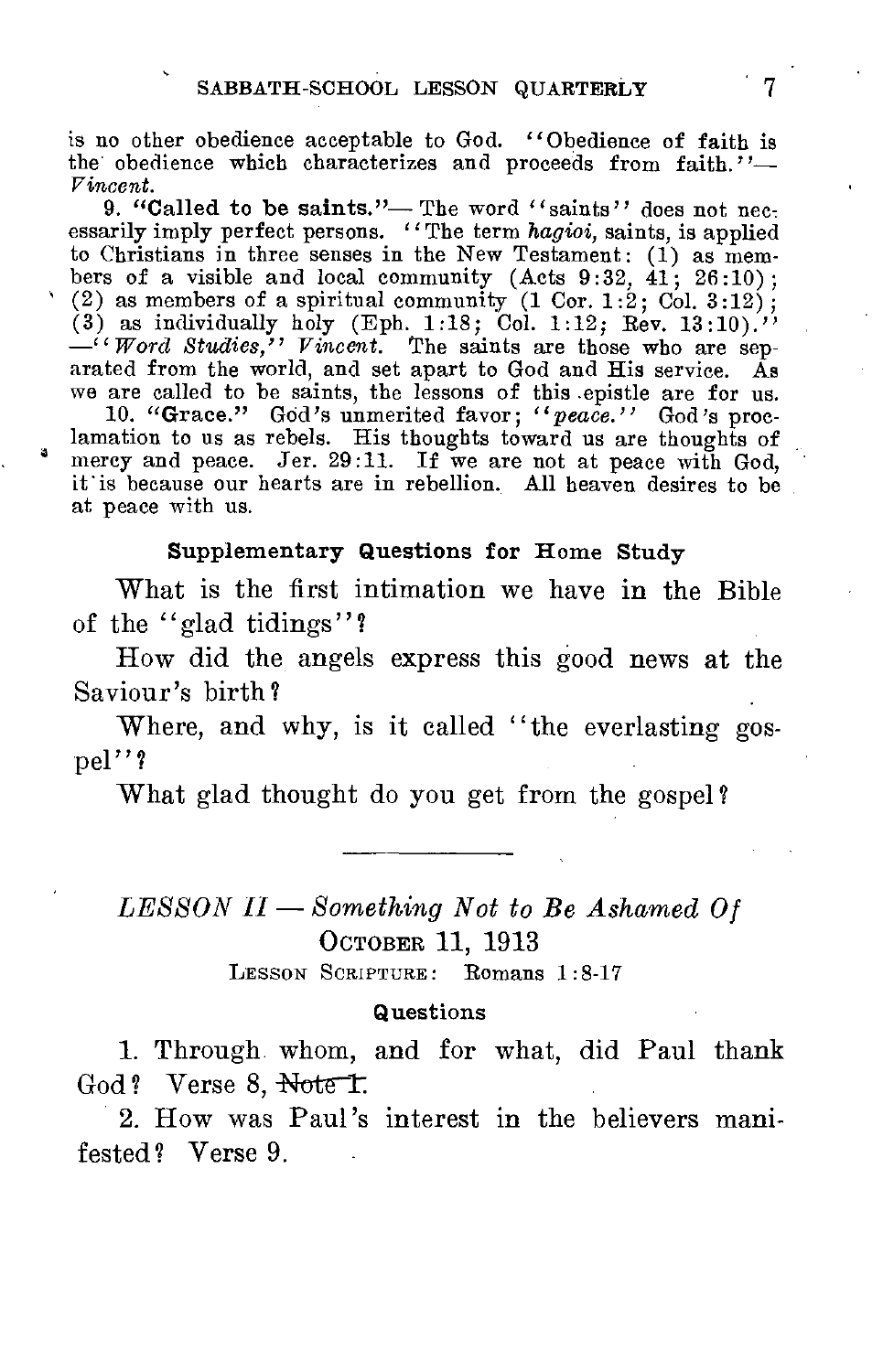3. What personal wish did he express? Verse 10.

4. Why did he desire to be with them? Verse 11.  $-$ Note  $2-$ 

5. How did he say both parties would be affected by this spiritual bestowment? Verse  $12.$  Note 3.

6. What was Paul's purpose in desiring to see them? Why had he not seen them before? Verse 13.

7. To whom did he count himself debtor? Why? Verse 14. Note 4.

8. What did he say he was willing to do to discharge this debt? Verse 15.

9. Why was he ready to preach the gospel? Verse 16, first part. Note 5.

10. What is the gospel? Verse 16, second part.  $\sqrt{\text{Note } 6.}$ 

11. To how many is the gospel revealed as the power of God? Verse 16, last part. Note  $7$ .

12. What needful thing is revealed in the gospel? Verse 17, first clause.

13. Through what is it revealed? Verse 17, first part.

14. What quotation from one of the prophets is cited to prove this? Verse 17, last part. Note 8.

#### Notes

1. "I thank God."— Paul carried a burden for souls. He was not among those who could preach a sermon and then lightly "leave it and the people with the Lord." He not only longed for the conversion of souls, but for their growth and progress as well. For this he labored night and day, that he might present every man perfect in Christ Jesus. Acts 20:19, 20, 26, 27, 31.<br>He rejoiced, therefore, in the prosperity of the church in wicked, idolatrous Rome.

"The whole world," that is, the civilized world. Just as far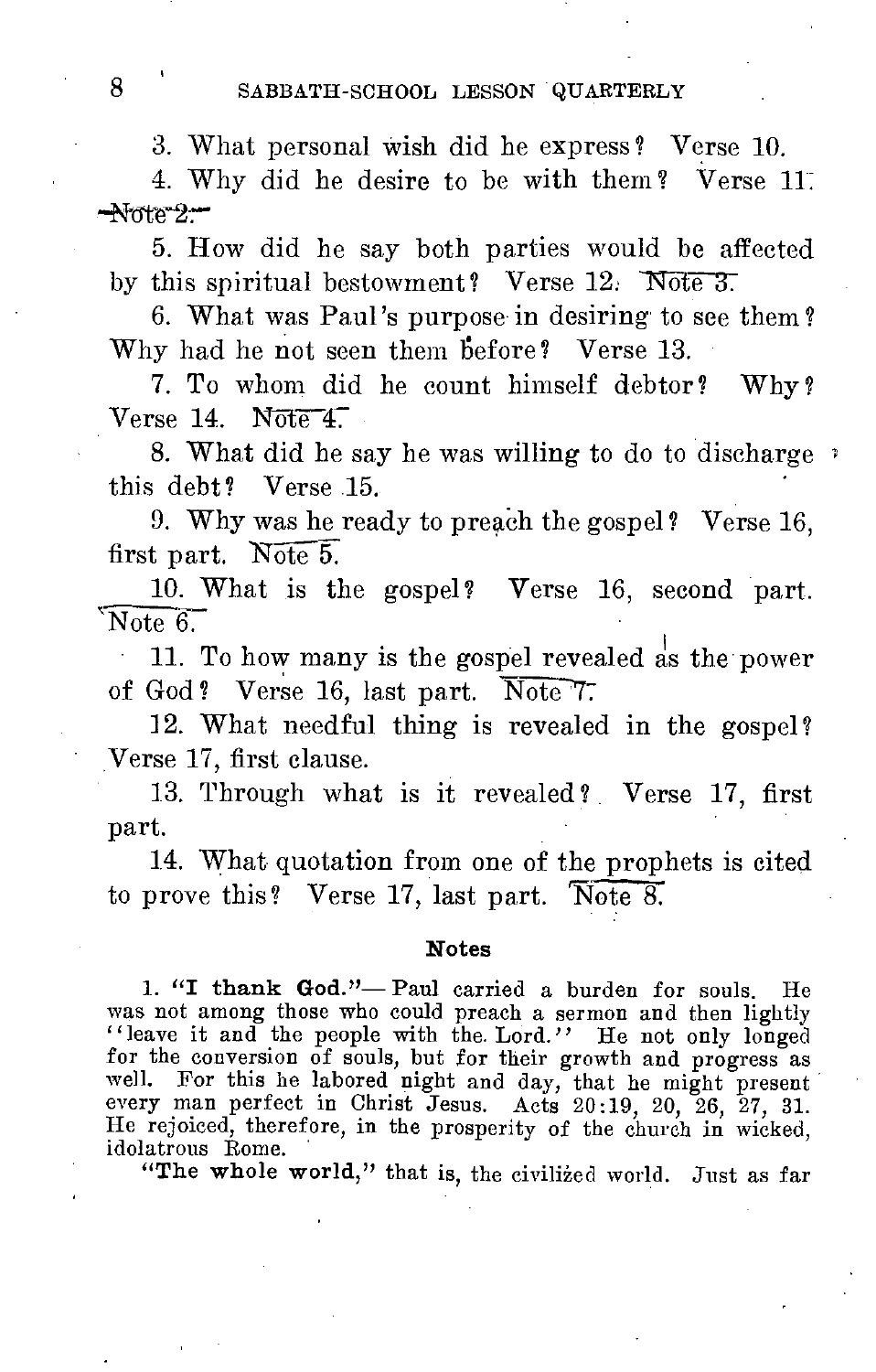$\mathbf{r}$ .

as Rome's dominion extended, so far had gone the fame of the faithful in Rome. See Acts 28:22; Rom. 16:19; 1 Thess. 1:8.

2. "Some spiritual gift."— Vincent remarks that the Greek word for gift, *charisma,* means "gift of grace, a favor received without merit on the recipient's part. Paul uses it both in this ordinary sense (chapter  $5:15$ ,  $16$ ;  $6:23$ ) and in a special, technical sense, denoting extraordinary powers bestowed upon individuals by the Holy Spirit, such as gifts of healing, speaking with tongues, prophecy, etc. See Rom.  $12:6$ ; 1 Cor.  $1:7$ ;  $12:4$ , 31; 1 Peter  $4:10$ . In 1 Tim.  $4:14$ ; 2 Tim.  $1:6$ , it is used of the sum of the powers requisite for the discharge of the office of our evangelist."—"Word *Studies."* 

God sometimes imparted these gifts through His ministers, not to satisfy ambition, or to glorify man. but to establish the receiver in the faith. See Acts 8:17; 19:6; 1 Cor. 1:6-8.

3. "Comforted."— It has been suggested that while Paul had not seen Rome, he had met many of the disciples there. This is indicated by the names mentioned in chapter 16. In fact it is quite probable that many members of the congregation in Rome had been converted through the labors of Paul in other places, and had been brought together by a common faith, as is often the case in large. central cities. He would not have them think his previous statement was a reflection upon them, but that the impartation of the gift would be a comfort to both.

4. "Debtor."-Paul was "sold under sin," a bond-slave, powerless to help or save himself. The Lord Jesus bought him, redeemed him, purchased him with His own precious blood. Paul belonged to Christ. But Christ died for all, and made a way whereby all might be saved. Therefore Paul, the purchased, became debtor to do the work of Christ to the fullest extent of his ability and power. Being through Christ debtor to all, Paul was as ready to preach the gospel in Rome as in Jerusalem. No race or national prejudices can limit the soul which has been baptized into the life and love of Christ.

"We owe a great debt and it is long overdue! 'I am debtor both to the Greeks. and to the barbarians,' said Paul. What had he received of them? — Absolutely nothing. But he had what they needed and must have. and he had met that need. We have in our hand a pardon for a man condemned, and we are his debtor until 'we put it in his hand. It was for this purpose that we received it, and with it went the message, Go quick anywhere!"-*"Pastoral and Personal Evangelism," page 52.* 

5. "Not ashamed."— There are many things for which human beings ought to be ashamed, but are not. Drinking, smoking, profanity, filthiness, gossip, talebearing, broken promises, false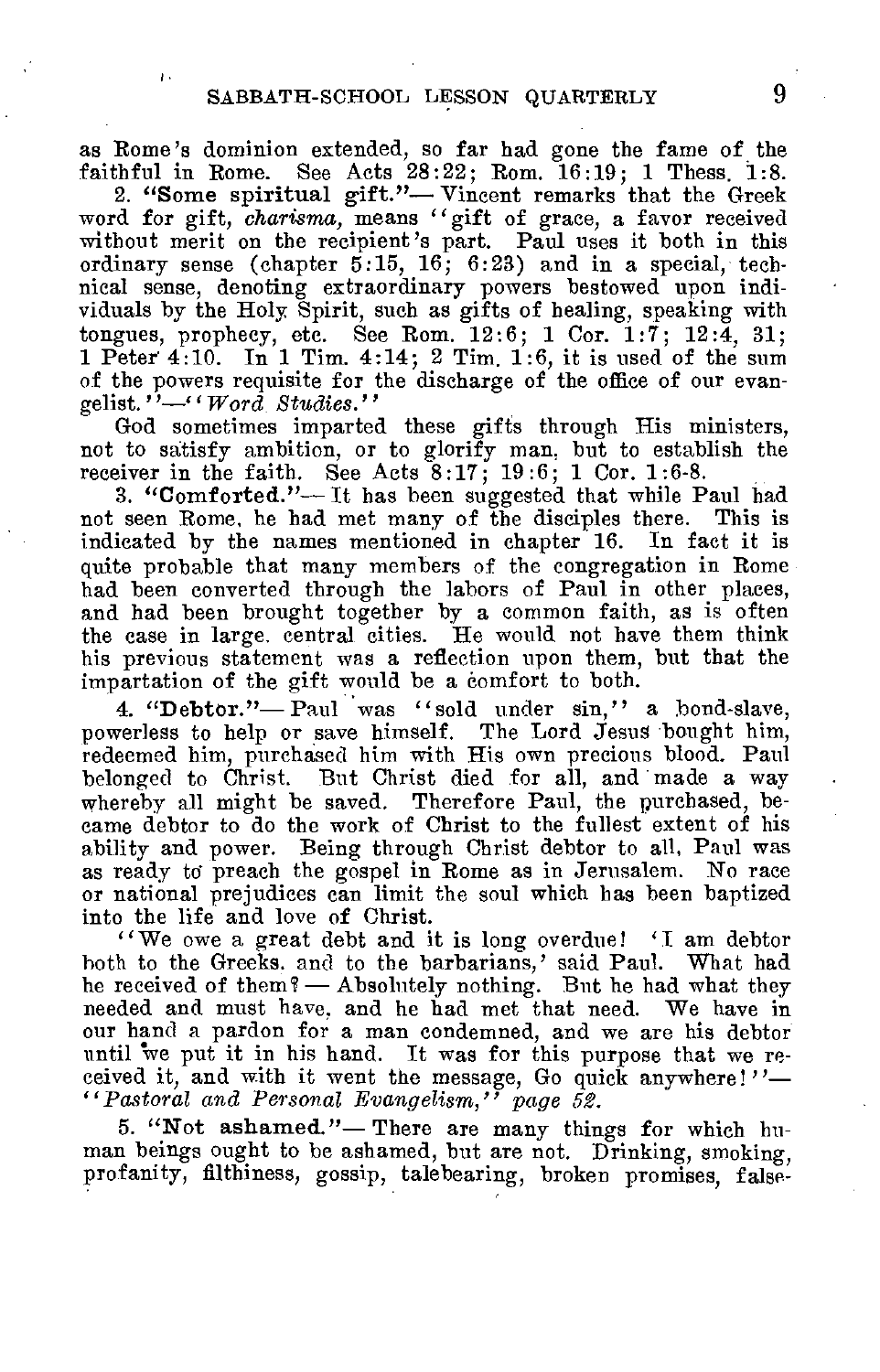hood, ill feelings toward others, malice, envy, folly, and a multitude of other sins, are things of which gospel-enlightened, judgment-bound people ought to be ashamed. Of the opposite of these one ought never to be ashamed. Who ever heard of one ashamed of being honest, upright, clean, sober, temperate, and true? But it is just such a character as this that the gospel will develop. Why should one be ashamed of the gospel? Paul was ready to preach the gospel because he was not ashamed of it.

6. "The Gospel."— The word "gospel" means "good tidings." So the angel calls it in Luke 2:10. See also Isa. 52:7. God designed that  $\tilde{H}$  is message of salvation should ever be "good tidings" to those in sin, in helplessness, and in the shadow of death. The powerlessness of men to help themselves was seen The powerlessness of men to help themselves was seen in the wickedness of the world in the apostle's day, and set forth in this book. The gospel came with good tidings of available power, even the power of God. The whole material universe is a witness to this power. "The heavens declare the glory of God: and the firmament showeth His handiwork." Ps. 19:1. The stars rolling on their sublime courses is a manifestation of God's power. "For that He is strong in power; not one faileth." Isa.<br>40:26. The gospel of God is the good tidings to every soul that The gospel of God is the good tidings to every soul that this same power is pledged to the salvation of the sinful, the hopeless, the helpless. The gospel is the power of God unto salvation. It comes not to crush but to lift up, not to destroy but to save.

7. "To every one."— There is no exception to this. All may be recipients of God's power, if they will but believe His word and submit to His will. Those who make a free channel for His power, whether Jew or Gentile, will receive strength for every need.

8. "From faith to faith."— Faith is more than mere belief or assent to a statement. Faith accepts God's forgiveness, or God's covering righteousness, for all past sins. We are justified from sin by faith only. And the faith that accepts this renounces sin and accepts the power of the life of God for holy living, and a new heart which that life creates. The old life of the believer is changed for the life of Christ, and the Father sees upon the sinner only the righteousness of the Divine.

#### Supplementary Questions for Home Study •

How did Paul regard the souls for whom he labored? How far had the influence of the church in Rome extended 7 '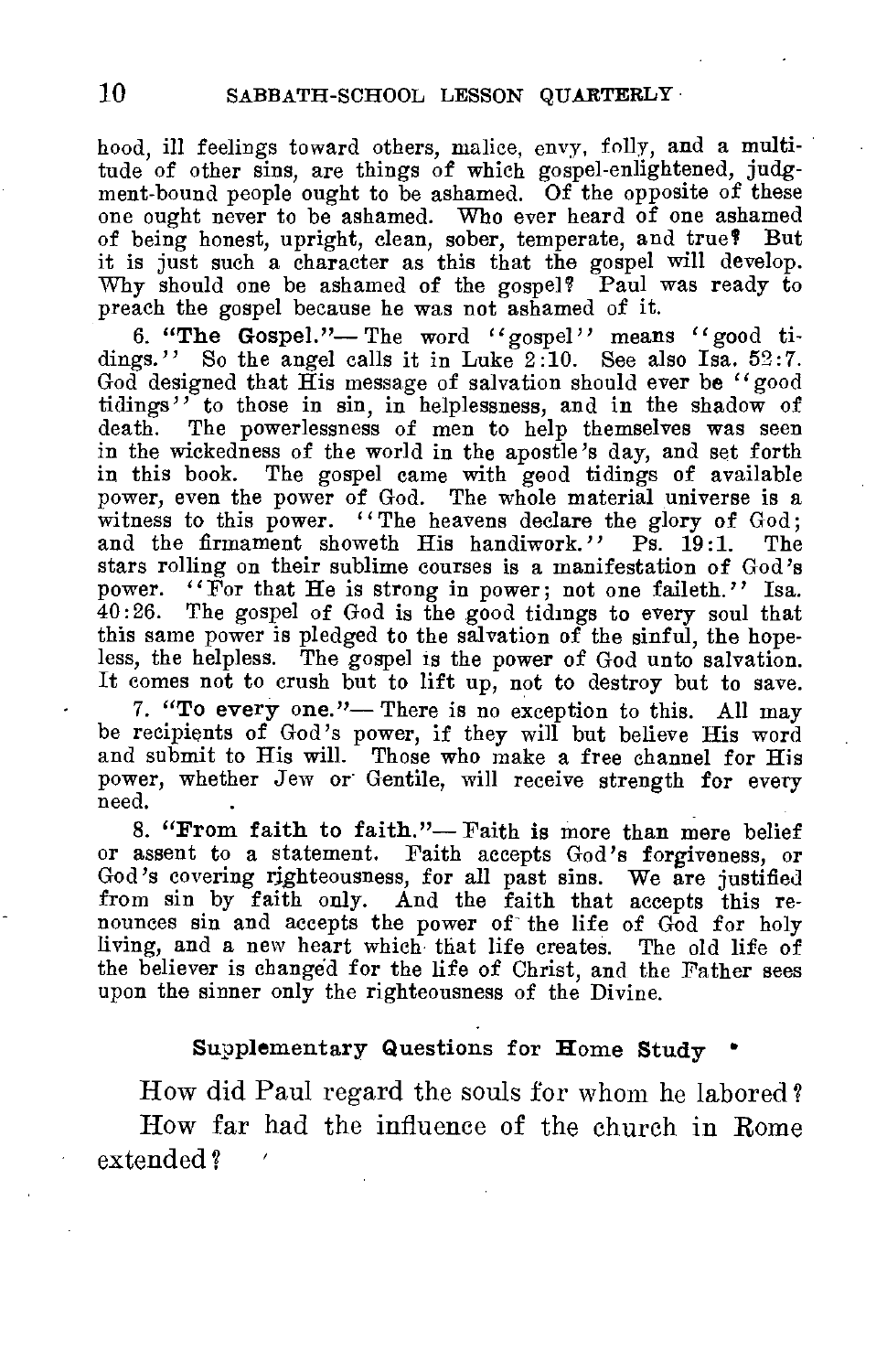What is the condition of all men in the world without Christ?

In whom only is freedom found?

Where is the first promise in the Bible concerning the gospel?

To how many is the gospel available ? What alone hinders it?

*LESSON III — Results of Rejecting the Gospel* 

#### OCTOBER 18, 1913

LESSON SCRIPTURE: Romans 1:18-27

#### Questions

1. Against what is the wrath of God revealed? Verse 18, first part.

2. What is the attitude of all such to the truth? Verse 18, last clause. Note 1.

3. What is manifested to them? How? Verse 19. Note 2.

4. By what are the invisible things of God perceived? From what time ? What are these invisible things? Verse 20, first part. Note 3.

5. How have these manifestations of God's power left men? Verse 20, last clause.

6. Notwithstanding all the revelations of God in creation, what did many who knew God fail to do ? Verse 21, first part.

7. What came to them as a result? Verse 21, last part. Note 4.

8. What further statement is made concerning the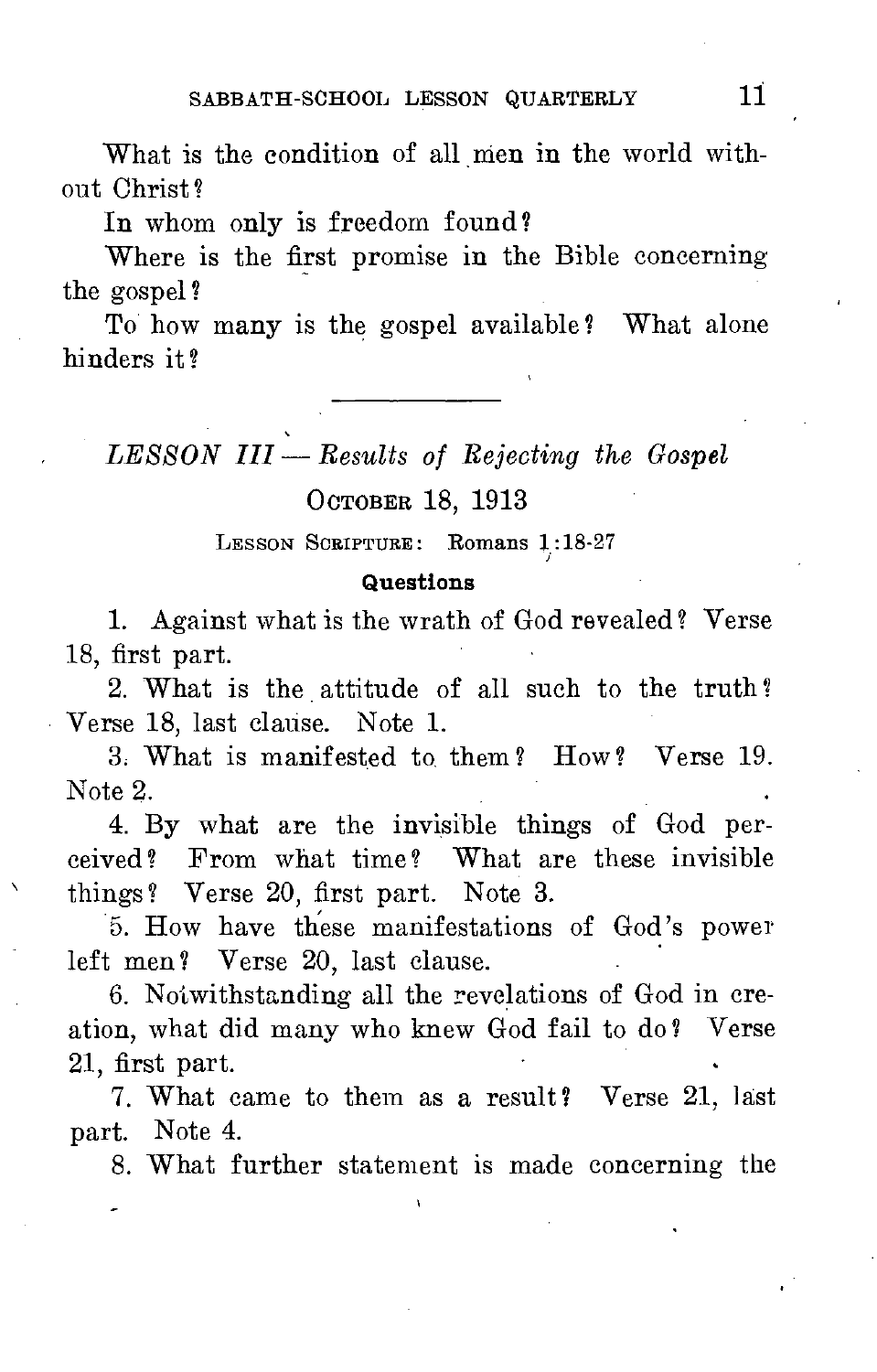result of not glorifying God? Verse 22. Compare 1 Cor. 1: 20-25.

9. How far did their blindness and unbelief lead them ? Verse 23.

10. To what did God give them up ? Verse 24. Note 5.

11. What did they finally do? What did they worship? Verse 25. Note 6.

12. When they turned away from God the Creator, to what did He give them up ? Verses 26, 27. Note 7.

#### Notes

1. "Hold the truth in unrighteousness."— Not to hold the truth in the sense of possessing it, for no man really possesses the truth who is unrighteous. The Revised Version gives the correct sense, "hold down," that is, to hinder or repress the truth. They do not receive the truth into their lives, and by the false profession, often hinder it from reaching other lives.

2. "Manifested."— God's power and influence are manifested in men, in conscience, in judgment, in reason, in love, in a desire after holiness. His wisdom and power are manifest unto men in sun and stars, in wood and field, in sea and land, in rock and plain, in all His works. And the manifestation of His invisible power in visible things, enables thoughtful men to grasp the love, righteousness, and life of God.

3. "Invisible things."— There is always enough light and truth for one step more. All the visible things of God that are manifest to us argue for the invisible perfections of God which we can not see, even His eternal power to save, His divine, everlasting love.

4. "Heart was darkened."— Darkness does not come from God. "God is light, and in Him is no darkness at all." Our path becomes darkened when we turn from the light and interpose our own shadow between our pathway and God. Those who knew God might have retained Him in their hearts, and glorified Him. But instead, by taking glory to themselves, they shut away God's glory, and their foolish heart was darkened. "He that God's glory, and their foolish heart was darkened. walketh in darkness, knoweth not whither he goeth."

5. "Gave them up."— When men will not have God, He per-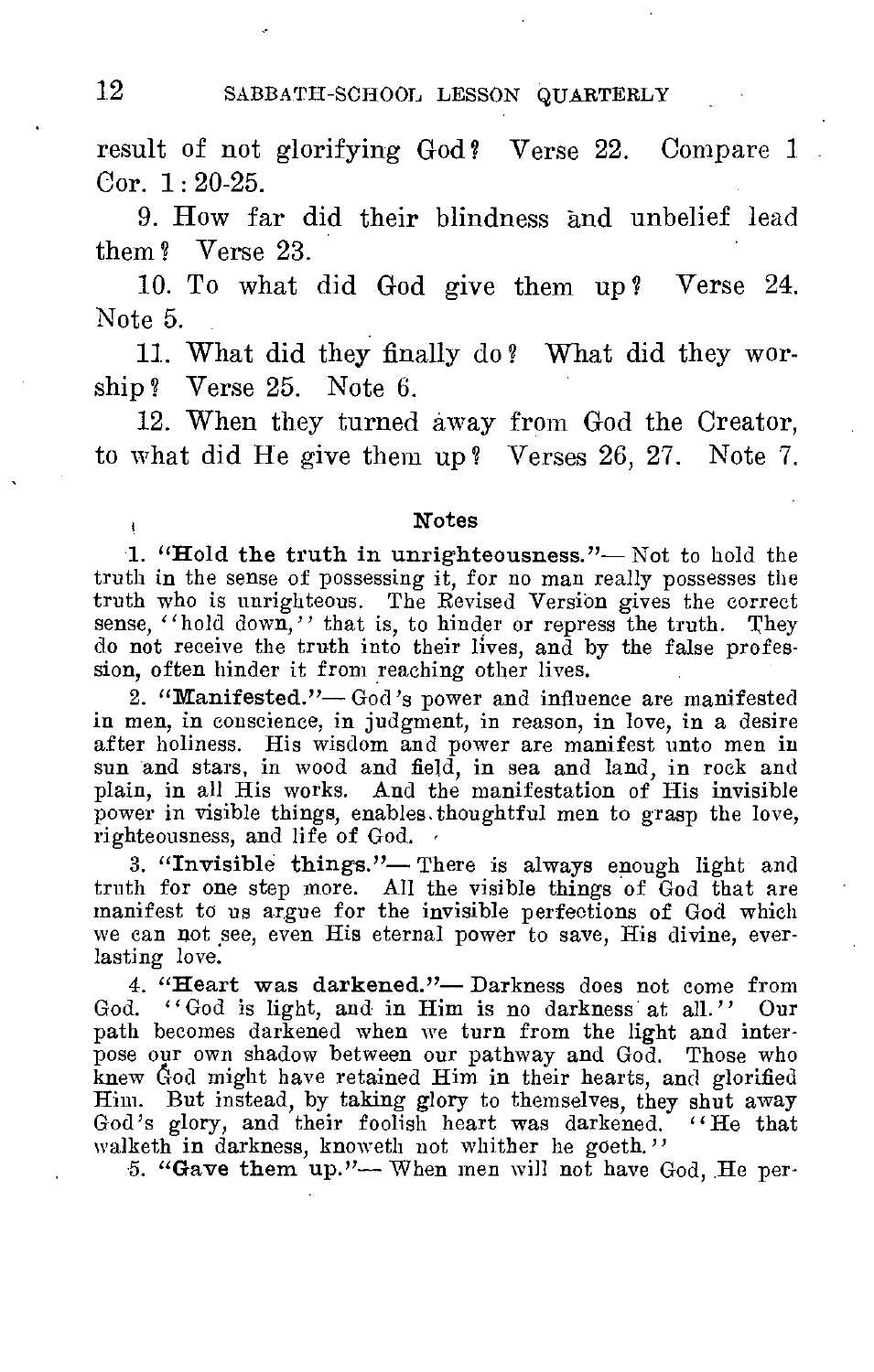mits them to have their own way; He leaves them to the power and fruitage of the sin they have chosen.

6. "Changed the truth."— The Revised Version reads, "For that they exchanged the truth of God for a lie." Godet instead of "changed" gives "travestied." Conybeare and Howson say, "This is nearly a quotation from Ps. 106:20 (Septuagint) ; the phrase used there and here meaning to forsake one thing for another, to change one thing against another." They utterly per-verted the truth of God to degrading, debasing lies. Vincent says that "the truth of God" is equivalent to "the true God." They made of the .true God a lie in their own hearts; they travestied His truth, and turned from His infinite perfections to the worship of the lowest and basest. Their gods were their passions personified. They "passed by" the Creator. The Revised Version reads they worship the creature "rather than" the Creator. They deliberately chose sin instead of God.

7. "Gave them up."— The expressions in these verses are terrible in their intensity, and ought to help us to see what it means to cast off God. Bengel remarks, "In stigmatizing we must often call a spade a spade. The unchaste usually demand from others an absurd modesty." Yet Paul's reserve is in strong contrast with the freedom of pagan writers. See Eph. 5:12. "Men gave not God thanks, gave not God reverence, gave not God obedience; therefore God gave them up to their own awful way."  $-$  *Vincent.* 

#### Supplementary Questions for Home Study

What is the difference between "holding the truth" and "holding down the truth"? Who causes the greater harm, the open sinner or the professing hypocrite?

What does the heaven declare of God? Ps. 19:1; Isa. 40 : 26.

In order to retain the light which comes to us, what must we do? John  $12:35$ .

When men prefer their own opinions and conceptions rather than the statement of God, what do they do? Rom. 1: 25: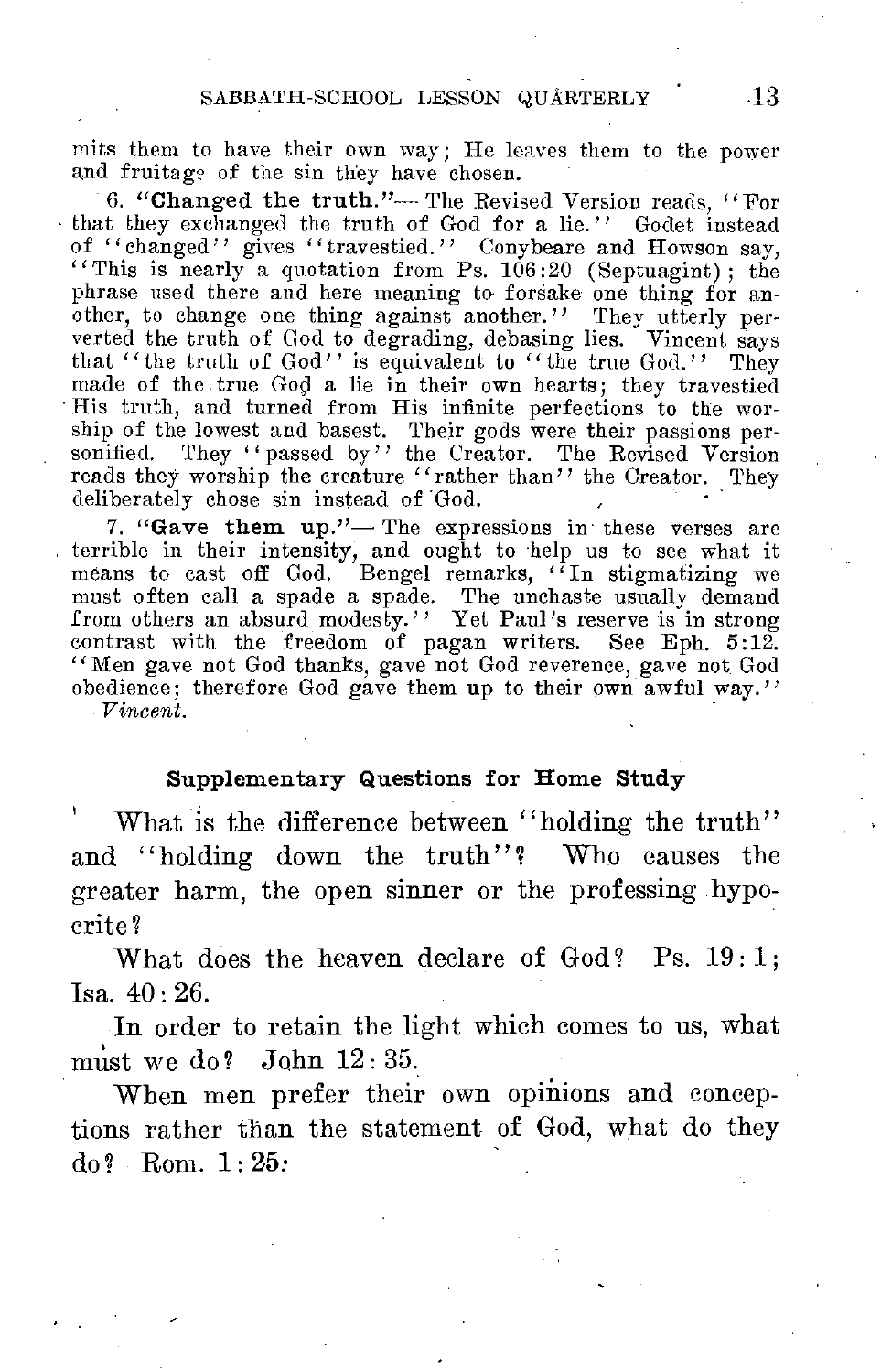#### *LESSON IV — The Reprobate Mind*

#### OCTOBER 25, 1913

#### LESSON SCRIPTURE: Romans 1:28 to 2:5

#### Questions

1. When men refused to have God in their knowledge, to what did God give them over? Verse 28, first part. Note 1.

2. To what would this reprobate mind inevitably lead ? Verse 28, last part. Note 2.

3. What are some of the sins of the reprobate mind? Verse 29. Note 3.

4. What further sins are named in the next verse? Verse 30. Note 4.

 $\mathcal{L}^{\mathcal{L}}$ 5. What sins are next mentioned? How many are named in all? Verse 31. Note 5.

6. What similar list is named elsewhere? When and to whom do they especially apply?  $2$  Tim.  $3:1-5$ . Note 6.

7. Of what were the more enlightened also guilty ? Rom. 1: 32. Note 7.

8. What then could be said of those who condemned the heathen? Rom.  $2:1$ .

9. What instruction has Jesus given concerning this question? Matt. 7: 1, 2; Luke 6: 37, 38.

10. Of what may the wicked be assured? Rom. 2: 2. Compare Rom. 1: 32.

11. What is said concerning the one who condemns things in others, which he himself commits? Rom.  $2:3$ .

12. What searching question does the apostle press home? Verse 4, first part.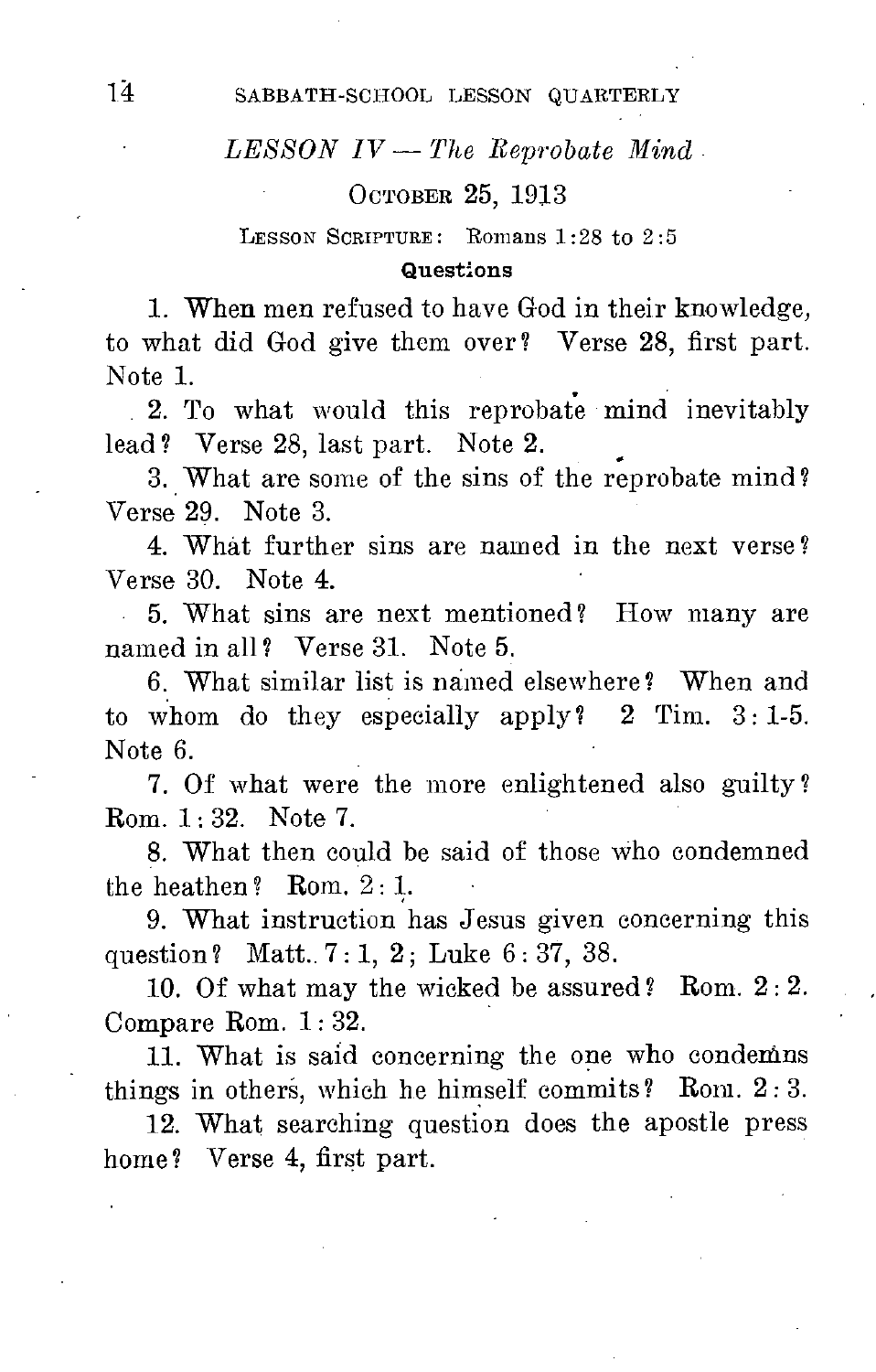13. What did they need to learn concerning the purpose of God's goodness? Verse 4, last clause.

14. What were such transgressors treasuring up? Verse 5.

#### **Notes**

**1. "Gave them over."—** This is the third time this expression has appeared in this chapter. God gave them up to uncleanness, to a reprobate mind, a mind void of judgment, with no power to see, or choose the right. The reprobate mind is the last stage of evil.

, 2. **"To do those things."—** Every kind of mind bears its fruitage. The reprobate mind leads inevitably to the doing of those things which are "not fitting," as given in the Revised Version.

**3. "Filled with all unrighteousness."— The** list of sins which are given are manifestations of unrighteousness. Study them: they may not belong to the heathen world alone. "Forthem; they may not belong to the heathen world alone. **nication,"** transgression of the seventh commandment, which may be in cherished thought. **"Wickedness**,**"** dangerous, destructive "Covetousness," greed, "the sinful desire which goes out after things of time and sense of every form and kind."<sup>7</sup> "Idolatry." "Covetousness and impurity may be said to divide between them nearly the whole domain of selfishness and vice."-*Lightfoot.* **"Maliciousness,"** baseness, badness, malice, ill will, a disposition to do evil. **"Full of envy,"** filled with ill feeling toward those who seem better circumstanced than ourselves. **"Murder,"** hatred cherished in the heart which leads to murder. **"Debate," "to** beat down," strife. **"Deceit," living** a lie. **"Malignity,"** a malicious, actively hating disposition. **"Whis**perers," those who make trouble (Prov. 16:28), tattlers, talebearers.

**4. "Backbiters,"—** detractors of character, those who say evil things against the person not present. **"Haters of God,"** not only feeling but showing hatred, hating God because of His character. **"Despiteful,"** insolent, arrogant. **"Boasters,"** vain boast-ing of shallow things, "swaggerers." **"Inventors of evil**  things," "inventors of vices<sup>"</sup> (Rotherham), new ways of sin-<br>ning. "Disobedient to parents," the beginning of a life of "Disobedient to parents," the beginning of a life of disobedience.

.5. **"Without understanding."—** God gave them up to such a condition. **"Covenant-breakers,"** those who will not keep their word. Failure to keep one's word is a marked feature in the commercial, political, and social worlds. **"Without natural af-**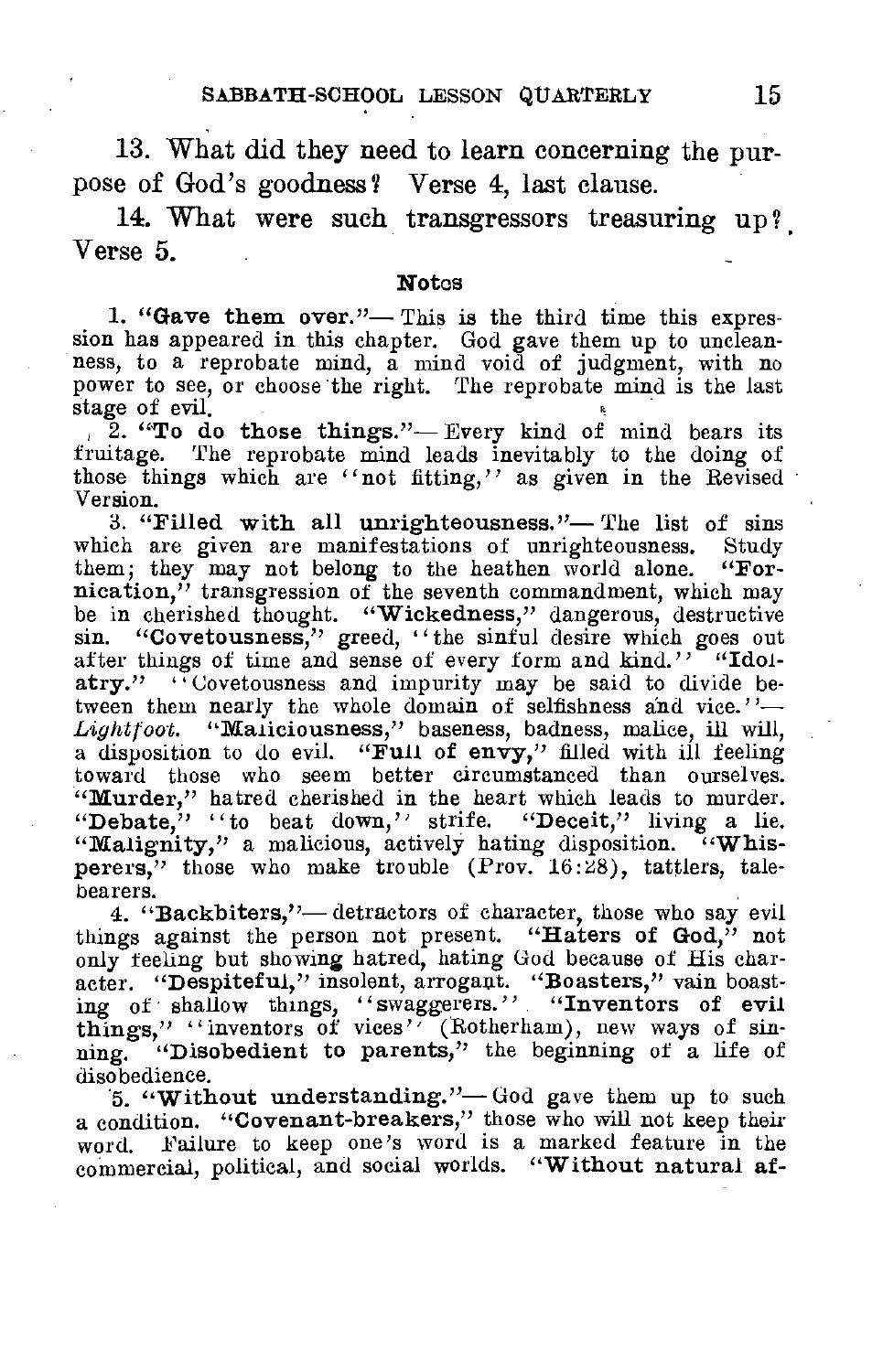fection," no true love for one's own kin, affection perverted by lust and selfishness. "Implacable," stubborn in enmity, that which will not be reconciled, in need of mercy but unmerciful. What an awful list of sins,— twenty-two in number! They are descriptive of the heathen world to-day. But they are not confined there.

6. A similar list of sins is found in 2 Tim. 3:1-5, and is there applied to the professed children of God in the last days. These sins are but the product of the natural, unregenerate heart, and can be restrained only by the power of God. The gospel is the only remedy for this condition.

7. "They which commit such things."— Rotherham renders this verse: "Who, indeed, having acknowledged the righteous sentence of God, that they who do such things as these do practise are worthy of death, not only the same things are doing, but are even delighting together with them who are practising them."

Supplementary Questions for Home Study

Does the mere profession of godliness change the heart?

What else is necessary besides a "form of godliness" in order to be a true Christian?

What is the power of godliness? Rom. 1:16.

In whose place does that man put himself who assumes to judge others?

*LESSON* y- *Condemnation* 

NOVEMBER 1, 1913

LESSON SCRIPTURE: Romans 2:6-16

#### Questions

1. What will God do in the judgment ? Verse 6.

2. To whom will He render eternal life? Verse 7.

3. To whom will He render "indignation and wrath, tribulation and anguish"? Verses 8, 9. Note 1.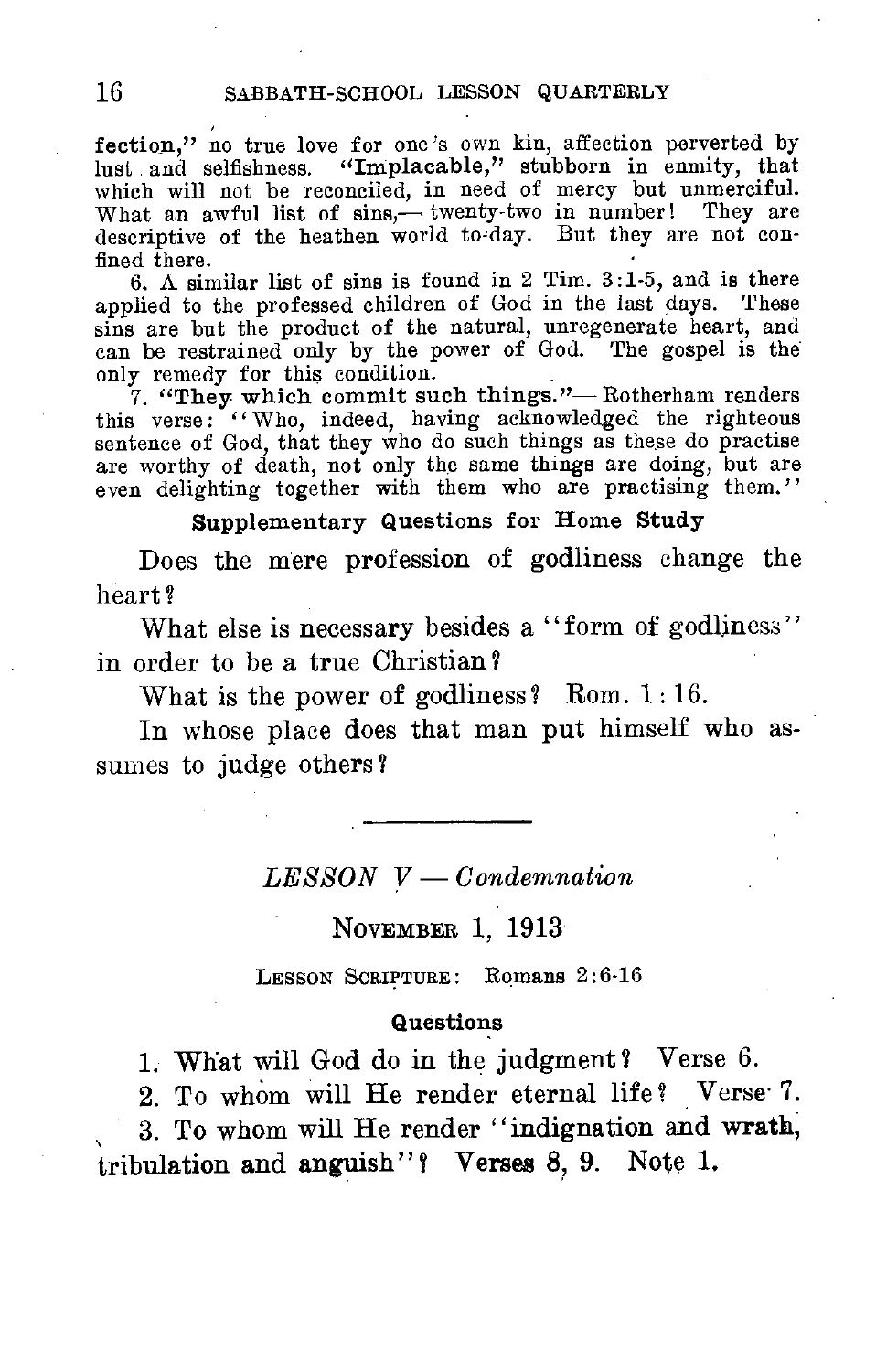4. What awaits those who continue in sin? How impartially will God deal? Verse 9. Note 2.

5. To whom will God give "glory, honor, and peace"? Verse 10. Note 3.

6. What may be always said of God's impartial dealing toward men? Verse 11.

7. What awaits those who have sinned without the light of God's written law? Verse 12, first part. Note 4.

8. By what will those be judged who have had the light of His law? Verse 12, last part.

9. Who in the judgment will be just before God? Verse 13.

10. What is said of the Gentiles who have not the written law, yet who seek to obey it? Verse 14. Note 5.

11. What do they show by their actions? Verse 15, first clause.

12. What monitor accuses or excuses them? Verse 15, last part.

13. When will the Lord render a reward for every deed? Verse 16. Note 6.

14. What will be considered in the judgment? Matt. 12 : 36, 37 ; Eccl. 12 : 13, 14.

#### Notes

1. "To them."— There are two classes of persons. One class is composed of those who by patient continuance in well-doing are seeking God's glory and honor, and the immortality, or incorruption which He only can give. To all such He will give eternal life. God does this now in answer to faith. See John 3:16; 1 John 5:11, 12. In the great day of final reward He will give the believers eternal life absolutely forevermore, and make their frail bodies immortal. To the other class who have been contentious and disobedient He will render the fruitage of their doings. They have refused to obey the truth, but have followed unrighteousness. To them belongs indignation and wrath, tribu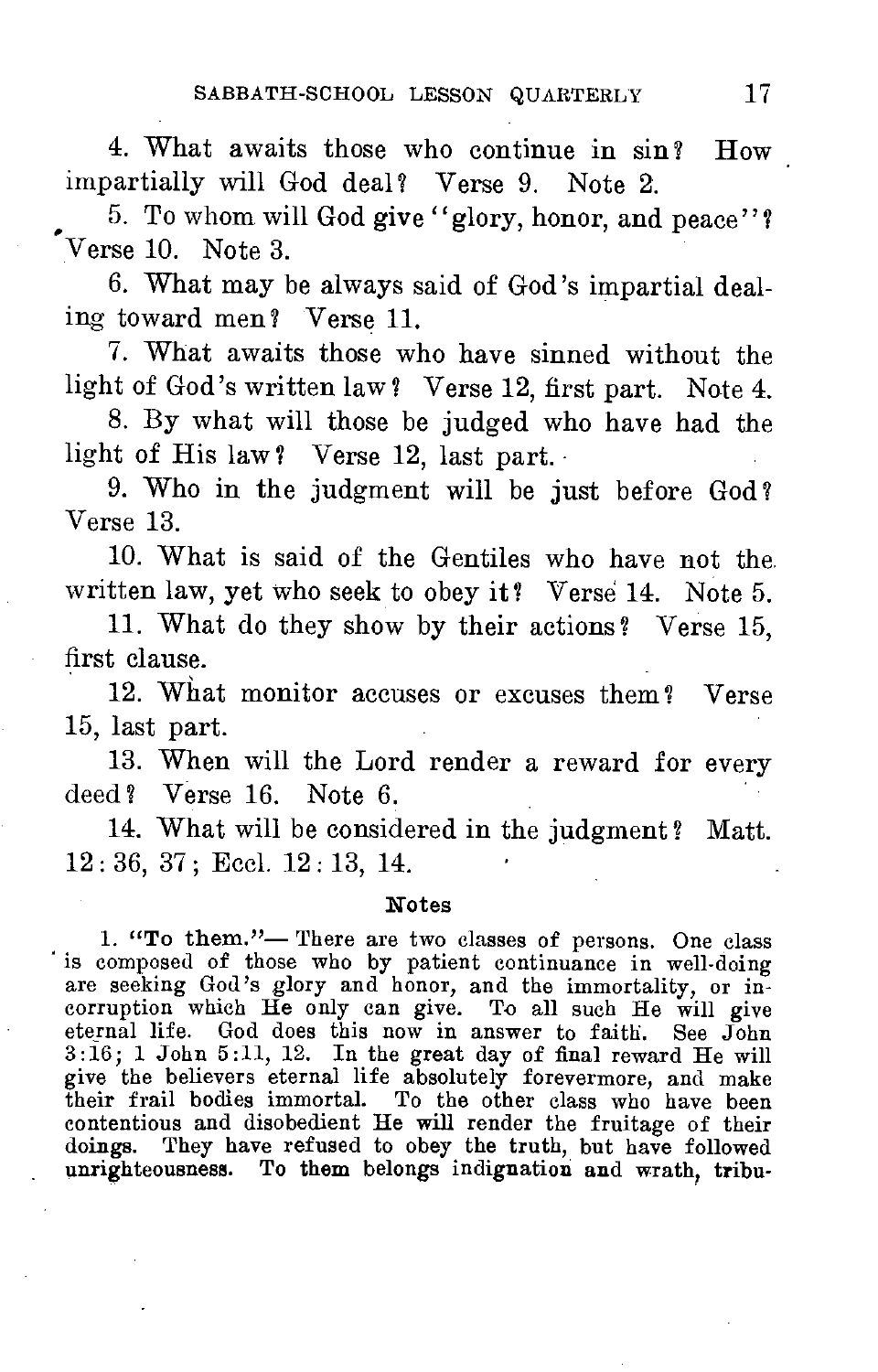lation and anguish. It is at awful cost that man identifies himself with sin.

2. "Upon every **soul."— To** the Jew first, because his privileges have been greater, his light stronger and clearer. To the one to whom first comes the great revelation of God's grace, to' him first comes judgment.

**3. "Glory, honor, and peace."—** God's glory of character, God's honor upon the faithful, God's peace to him who lays down his arms of rebellion. Surely this is worth striving for.

**4. "Without law."—** That is, without the written law. Every responsible human being has some consciousness of wrong. If followed it will lead to clearer light. If turned from it will lead to greater darkness. God watches over those whose heart (not wisdom) is perfect toward Him. 2 Chron. 16:9. Every soul is given light enough to save him if he will but follow it; and according to the light rejected will he be judged.

**5. "Law unto themselves."—'** This does not mean that God will accept a human standard; but that the Gentile finds in his own conscience and mind all the standard he knows. God by His Spirit and providence will work all He can in such hearts and will regard the motive. One ray of light permitted to dominate the soul will bring salvation.

**6. "In the day."—** There is **a** close connection between verses 12 and 16, verses 13 to 15 being simply parenthetical and The two classes named in verse  $12$  "shall be judged . . . in the day when God shall judge the secrets of men by Jesus Christ according to my gospel." All cherished evil, all human secrets, will be hidden no longer. The One by whom we are judged has been over the road before us. Absolute justice will then be done. It is in view of the judgment we should live, not what our neighbor may say or do.

#### **Supplementary Questions for Home Study**

To what should God's goodness in revealing to us His truth lead us?

If we possess immortality now, would we thus be encouraged to seek for it?

Must we wait till after the coming of Christ to receive glory, honor, and peace ?

For what did Moses especially pray? Ex. 33: 18.

What answer did God give him? Verse 19.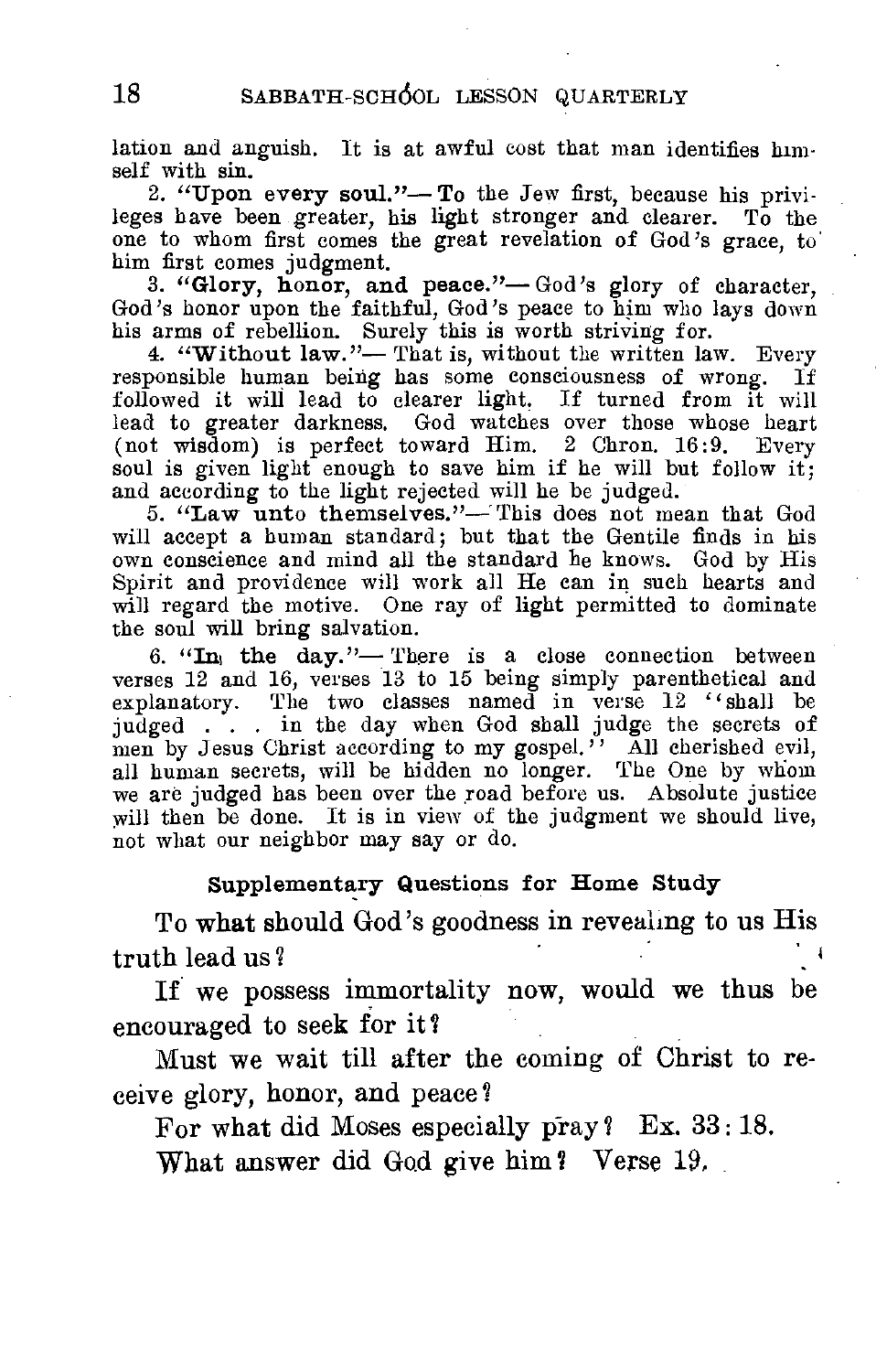In fulfilment of His promise how did God reveal the glory of His goodness? Ex.  $34:6.7$ .

What will be God's great standard in the judgment?

Will wealth or important position have any influence in determining the verdict?

#### *LESSON VI— The True Jew*

NOVEMBER 8, 1913

LESSON SCRIPTURE: Romans 2:17-29

#### Questions

1. In what did the Jew rest? In whom did he glory? Verse 17. Note 1.

2. What did the Jew know and approve? Whence did he receive instruction ? Verse 18. Note 2.

3. Of what four things was he confident? Verses 19, 20.

4. What did he have in the law ? Verse 20, last clause. Note 3.

5. What personal questions did the apostle Paul then ask? Verses 21, 22.

6. Though the law was honored outwardly, what was the result of its transgression? Verse 23.

7. What effect did such conduct have upon the Gentiles ? Verse 24. Note 4.

8. When may circumcision be said to profit? Verse 25, first part. Note 5.

9. What will result if the circumcised be a transgressor? Verse 25, last part.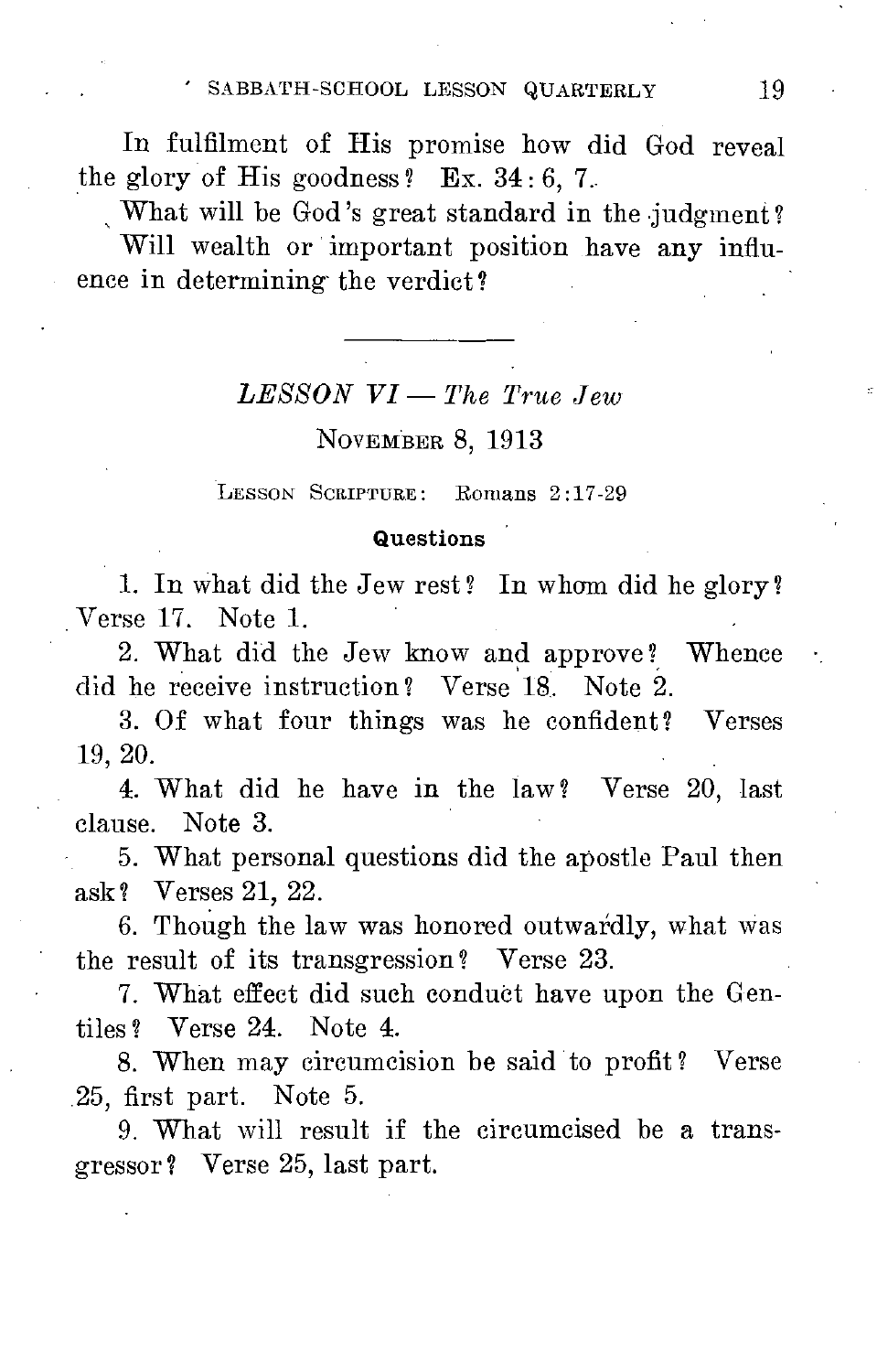20 SABBATH-SCHOOL LESSON QUARTERLY

10. What after all is the important thing? What would uncircumcision in such a case be counted ? Verse 26.

11. What would be the effect of the obedient life of the uncircumcised upon the disobedient Jew? Verse 27. Note 6.

12. Who is not a real Jew? Verse 28, first clause. Note 7.

13. What is not true circumcision ? Verse 28.

14. Who is the true Jew ? Verse 29, first part. Note 8.

15. What is true circumcision? To whose praise is it? Verse 29, last part. Note 9.

#### **Notes**

1. "Thou art called a Jew."— This was an honorable name. Resting in the law, and glorying in God, were good, as far as they went. But they did this only in form, and an empty form can bring only condemnation. The law referred to was doubtless God's primal law, or Decalogue, of which the apostle cites three precepts later on. Verses 21-23.

2. "Being instructed."— From the outward teaching of the the Jew had to a great extent learned right doctrine. He law the Jew had to a great extent learned right doctrine. approved the excellent things of the law, having learned that the law is an expression of God's will. Ps. 40:7, 8.

3. "Form of knowledge in the law."— We must not make the mistake with the Jew that the outward form is sufficient; nor should we make an equal mistake with the liberalist, or antinomian, that no form, or rule, is necessary. Paul expressly affirms that the Jew had in the law "the form of knowledge and of the truth." The form therefore was correct. The seventh-day Sabbath, observed by the Jew, was the correct form, the right outward observance. What was needed was the spirit, the life of the word in the form. A form though it be a true form, if alone, has no life.

4. A form of godliness without the power leads to all manner of sin, and brings reproach upon God's name and cause. If the life of the professed people of God is what it ought to be, we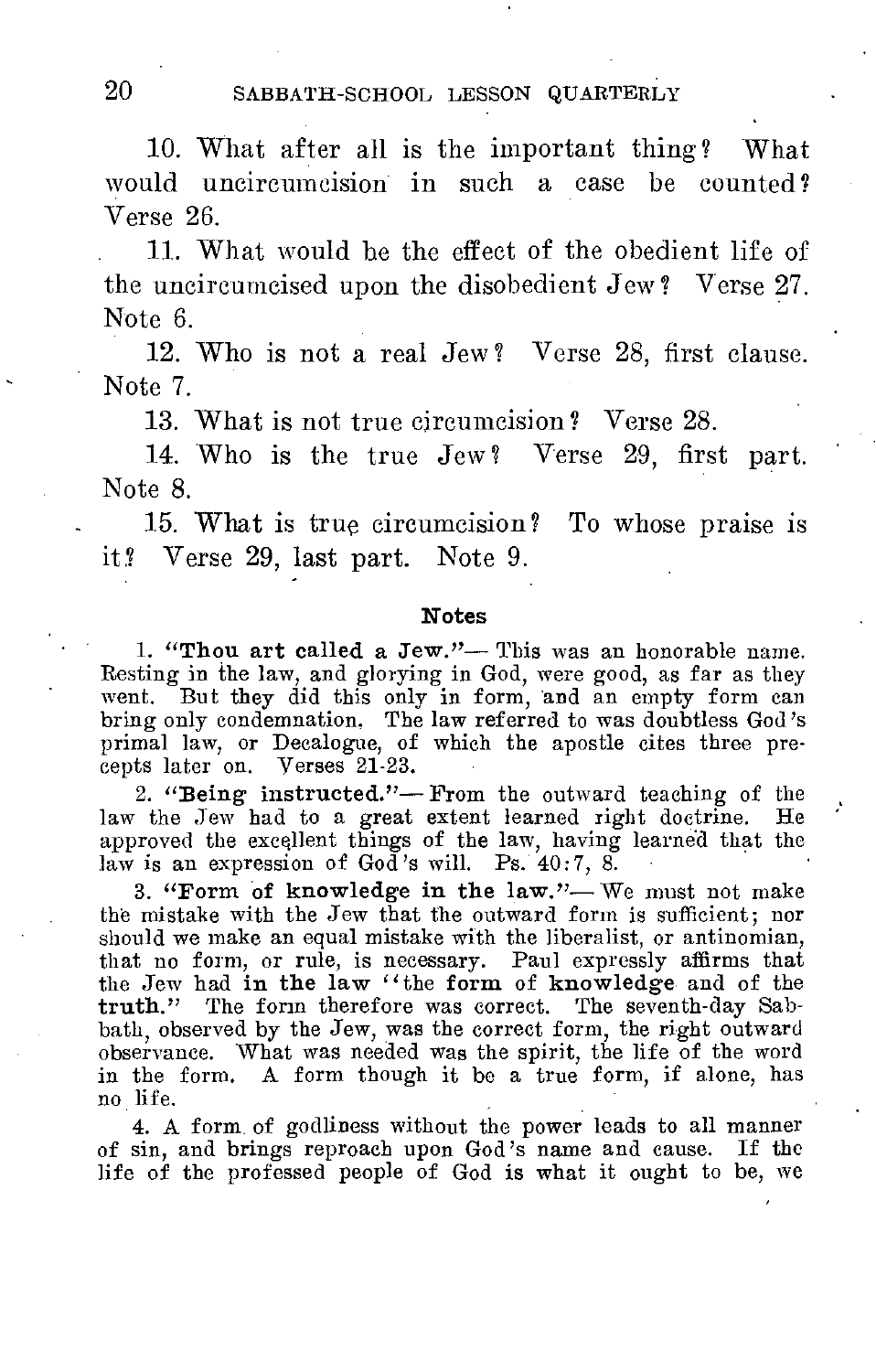need not fear for the doctrine of truth. It is extremely sad when God's own people by unconsecrated lives dishonor His name and cause.

5. Circumcision was given as a sign of righteousness, a mark of separation from the world. Rom. 4:11. The Jew who boasted of his conformity to that rite declared in words that he was righteous. If his claim was true, the token was of great profit. It spoke of a righteous man. In other words, the profession of circumcision would have been a true token if the life was in harmony with God. If not, the circumcision was nothing. The circumcised man was a sinner the same as others.

6. The word "judge" is used in the sense of condemn. The obedient though uncircumcised condemned the disobedient though he be circumcised.

7. "Not a Jew."— Merely the name Jew could not save any one. Outward profession alone counted for nothing in God's sight.

S. The true Jew is the one who is Christ's, a true, converted Christian. The cleansed, loyal heart is alone accepted in God's sight. The true Jew is the man of faith. The true circumcision is.that crucifixion with Christ which separates from sin.

9. "The Pharisees and the Pharisaic Judaizers sought to gain the praise of men by their outward show of sanctity; which is here contrasted with the inward holiness which seeks no praise but that of God. The same contrast occurs in the Sermon on the Mount."— *Conybeare and Howson.* 

#### Supplementary Questions for Home Study

From what is the name Jew derived?

What has God brought to us through the Jews?  $John 4:22.$ 

What holy standard will help us to approve the things that are excellent?

Show by two scriptures that the law is the great test  $\prime$ of character.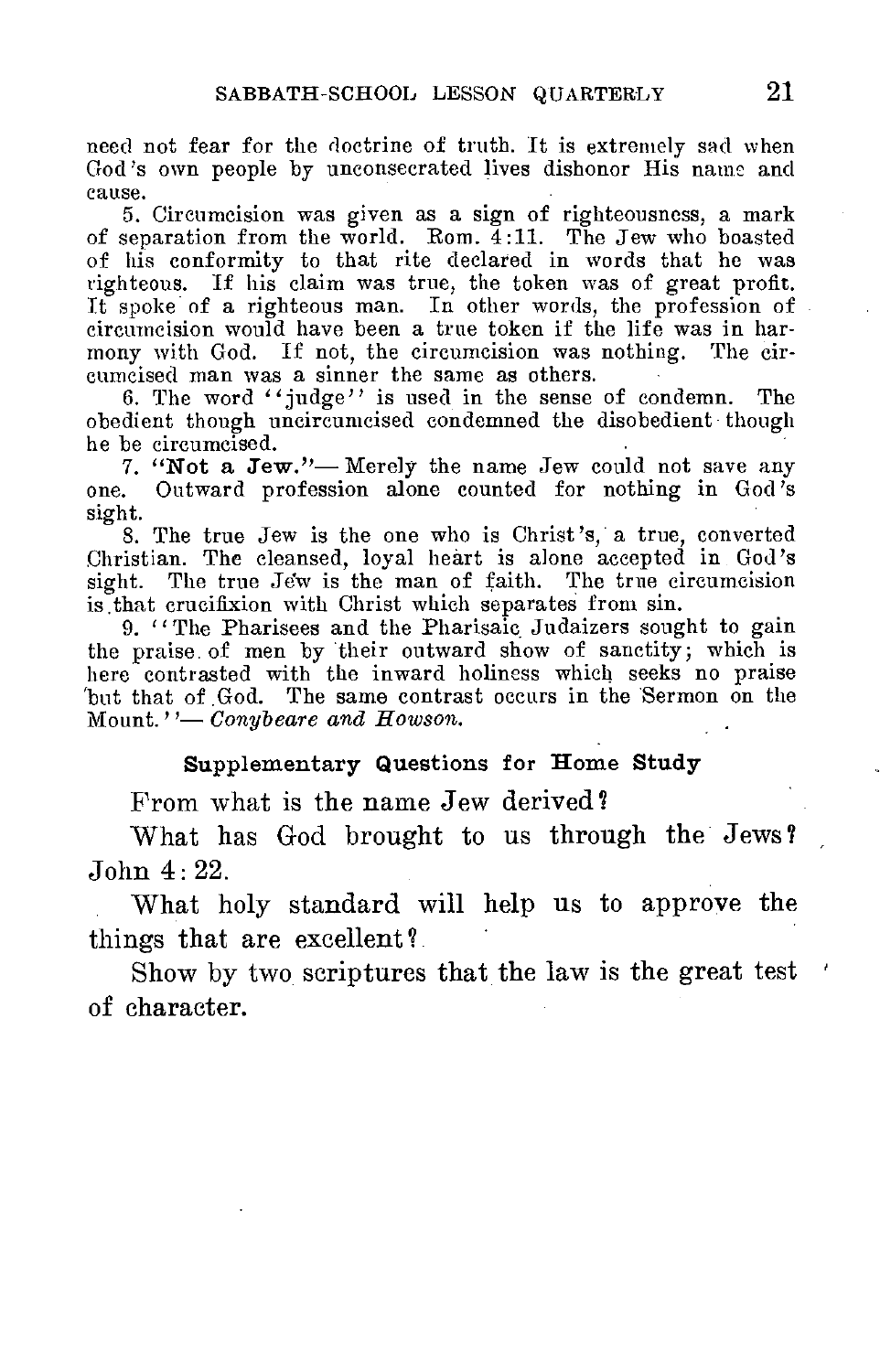# *LESSON VII - Standing of Humanity Before God*  NOVEMBER 15, 1913

LESSON SCRIPTURE: Romans 3:1-19

#### Questions

1. What pertinent questions does the apostle propound? Verse 1.

2. What answer does he give ? Verse 2. Note 1.

3. What further important question does he ask? Verse 3.

4. What is the reply ? Verse 4. Note 2.

5. What question does Paul next ask? Verse 5. Note 3.

6. What response does he make to this question? Verse 6.

7. What further questions does Paul continue to ask? Verses 7, 8.

-8. What conclusion is drawn? Verses 9, 10. Note 4.

9. What quotation from the psalmist is cited as proof ?' Verses 11, 12. Compare Ps. 14 : 2-4. Note 5.

10. What further quotation did he make from the writings of David? Verse 13. Compare Ps. 5:9.

11. What third quotation does he make? Verse 14. Compare Ps. 10: 7.

12. By what fourth and last reference does he prove that all are under sin? Verses 15-18. Compare Ps. 36 : 1.

13. What conclusion is drawn . from the Scriptures as to the application of the law,? Verse 19, first part.

14. Because of transgression how does all the world stand before God? Verse 19, last part.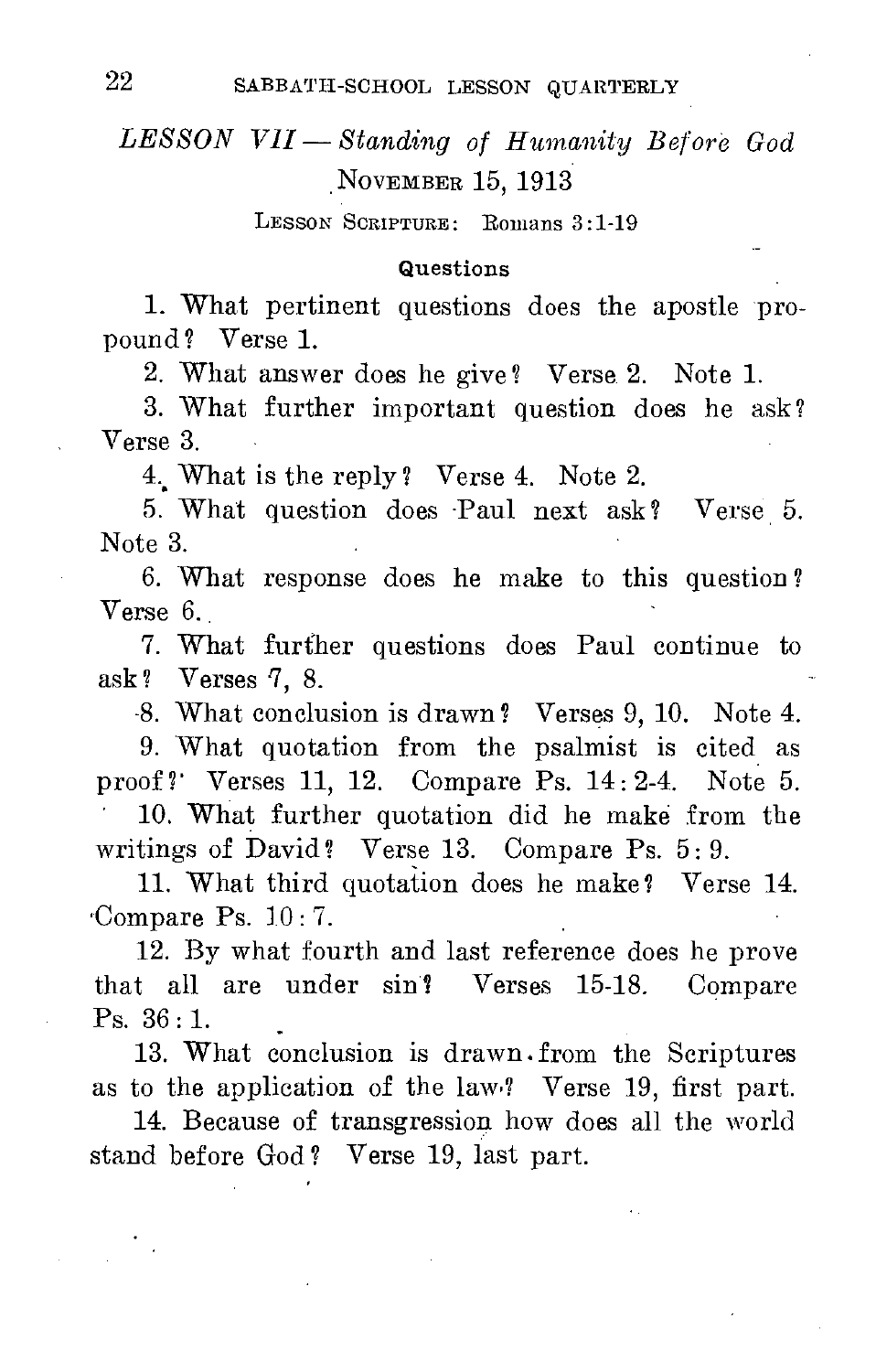#### Notes

1. "Much every way."— Surely it is of great advantage to have access to all the wonderful truth and teaching of God throughout the centuries, from the time of the Promised Seed till- our Lord's first advent. But chief among these advantages to the Jews were the holy precepts and oracles of God, which were entrusted to them, all of which were inseparably interwoven with the gospel.

2.  ${}^{t}$ Let God be true."— The thought of the text is not that we shall ascribe truth to God at all hazards, whether He speaks truth or not; but that God speaks truth always and forever, whatever man may say or do. The great fact should be recognized, that God is the very truth itself. Then will we discern truth in His words, righteousness in His acts, justice in His judgment.

3. All things shall work finally to God's glory. Even the wicked, by doing as God declares they will, by reaping the fruits He declares they will reap, are thus commending the truthfulness and the righteousness of God. The psalmist declares, "The wrath of man shall praise Thee." Nor is God unrighteous, who punishes the wicked. They are only reaping the fruit of that which they have sown.

4. "All under sin."—All are condemned by sin. Man, by nature and apart from Christ, is its slave. For proof of his statements the apostle quotes from the Holy Scriptures.

5. Ey a series of quotations from the Scriptures, which the Jews held to be sacred, the apostle proved the sinfulness, depravity, and helplessness of humanity. These scriptures speak of the world without Christ, not of God's devoted people.

## Supplementary Questions for Home .Study

If all in the universe should prove false, would that affect the truth of God'

. How many are shown by Paul to be under sin?

If all are "guilty before God," how extensive must be the' jurisdiction of the law?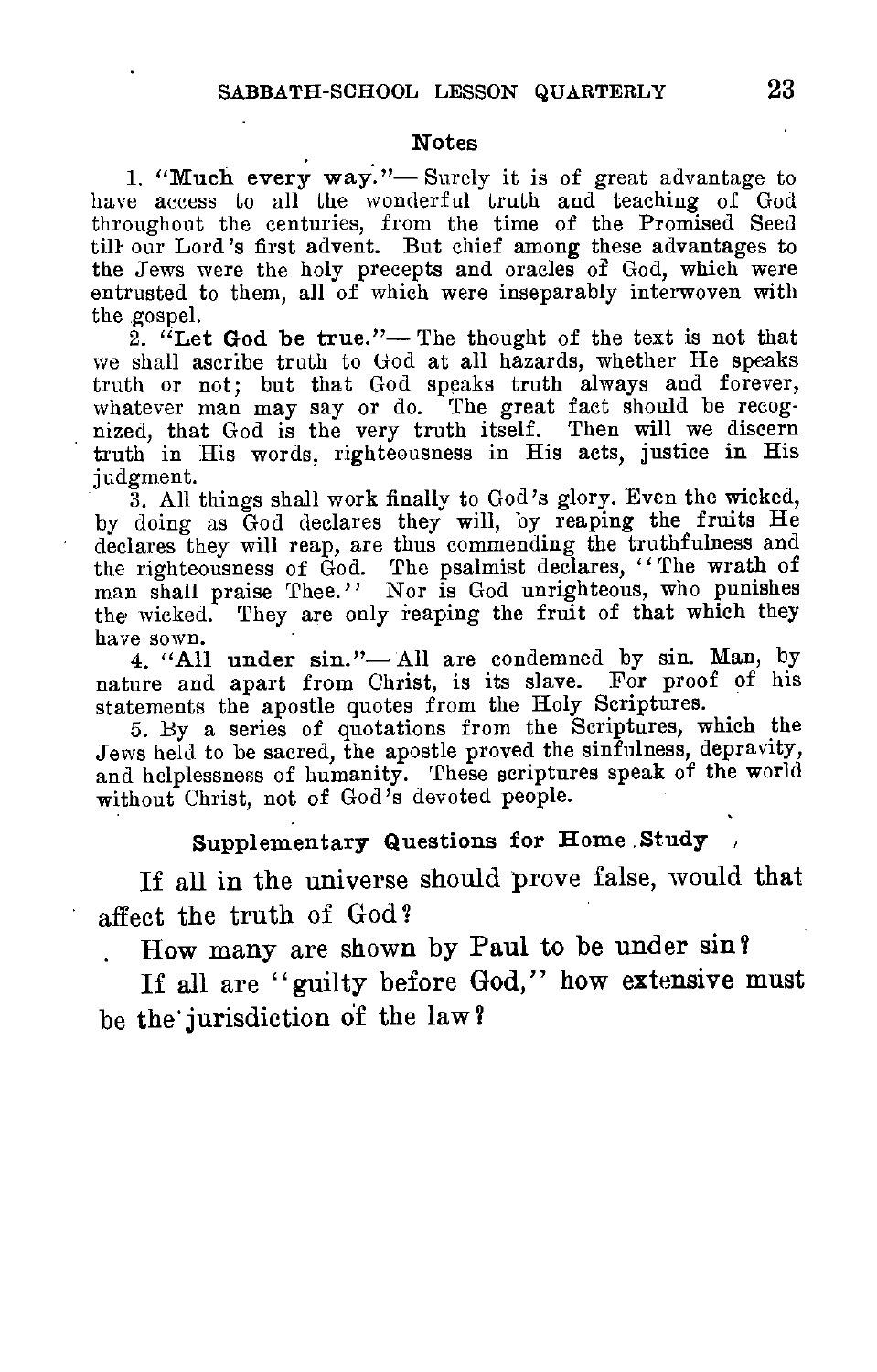## *LESSON VIII — Establishing the Law*

#### NOVEMBER 22, 1913

LESSON SCRIPTURE: Romans 3:19-31

#### Questions

1.. To how many does God's law speak? What then is the condition of all the world? Verse 19. Note 1.

2. By what, then, is there no justification? What comes through the law ? Verse 20. Note 2.

3. What hope is there then for the sinner? By what is this righteousness witnessed ? Verse 21. Note 3.

4. Whose righteousness is thus manifested ? For whom ? Is any distinction made? Verse 22.

5. How many have sinned, and stand in need of justification ? Verse 23. Note 4.

6. By what are men justified ? Through whom ? Verse 24.

7. For what purpose has Christ been set forth ? Verse 25, first part.

8. For what is His righteousness declared ? Verse 25, last part. Note 5.

9. By faith what does Jesus become to the believer? Verse 26. Note 6.

10. Where then is the boasting, or glorying, of man ? Verse 27, first part.

11. By what law is glorying excluded ? Verse 27, last part.

12. What then may we conclude ? Verse 28.

13. To how many then does God bring salvation ? Verse 29.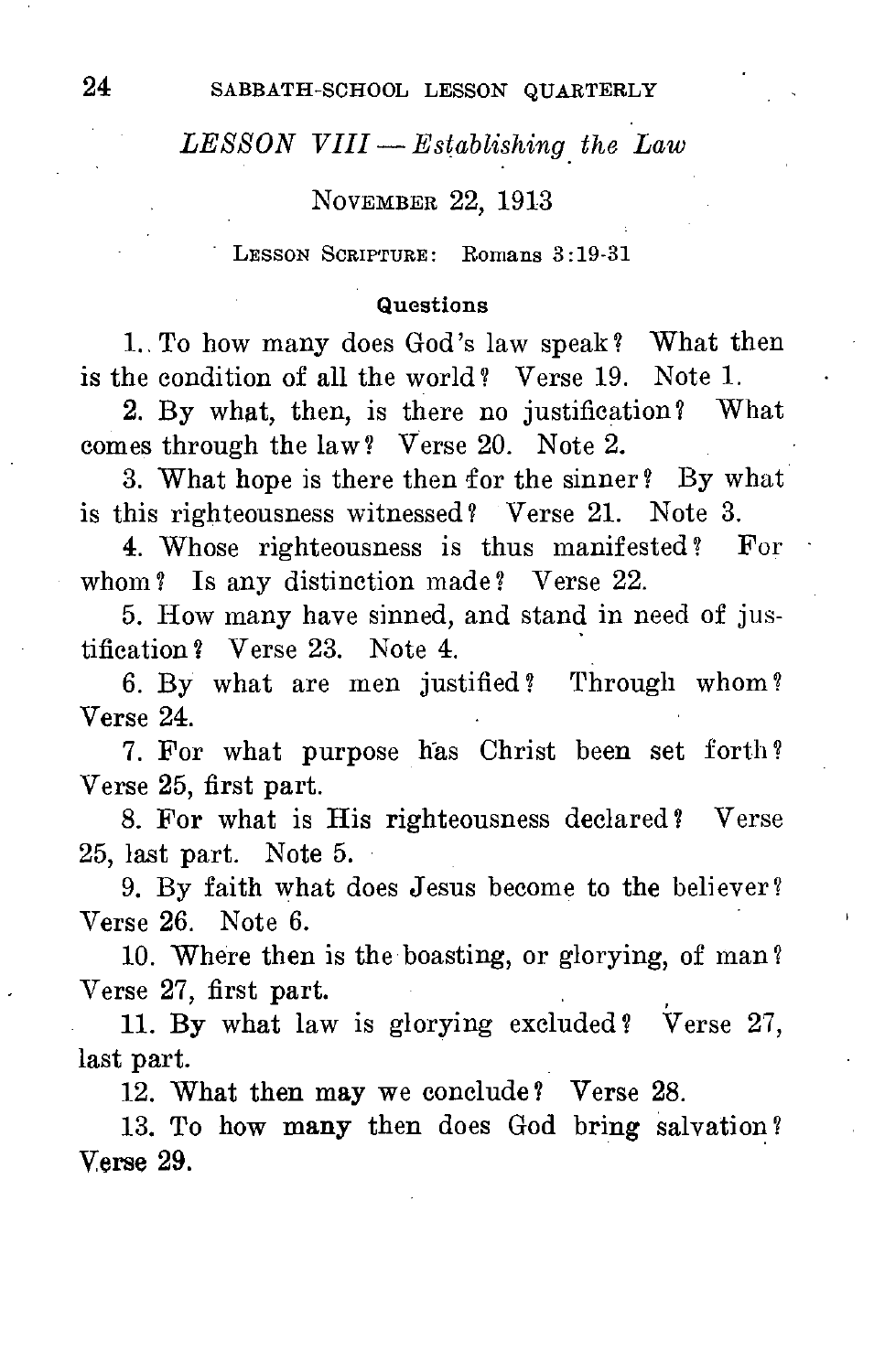#### 14. How are all justified? Verse 30.

15. How then does faith affect the law? Verse 31. Note 7.

#### Notes

1. "To them who are under the law."— Literally, to them "within" the law, that is, subject to its jurisdiction. This would .nclude all responsible beings. in heaven and earth, for all are amenable to God. As all the world have transgressed the law, they have no defense before God, and stand guilty in His sight. A law that condemns all therefore must be universal and uniform in its claims.

2. It is quite evident to the thoughtful student that no law can justify its transgressor; it can only condemn him. No transgressed human law even can justify the criminal. It can only pronounce him guilty. No intelligent Bible student will look to the law for justification. It is by the light which shines from the law that the exceeding sinfulness of sin is made known.

3. Man is sin-sick and helpless. The righteousness which will justify must come from without the sinner, apart from his own imperfections. This is the righteousness which comes to us through the gospel (chapter  $1:16$ ). But this righteousness must be in harmony with God to be acceptable to Him. it is the gift of God, through faith, apart from works, and is the same righteousness that is in the law. But man because of his weakness and sinfulness, can not of himself attain unto this righteousness. But thanks be to God, Ile meets our need, and gives unto us His own eternal righteousness.

4. "All have sinned."— All have sinned, or " missed the mark." All have come short of the glory of God's character. and only the glory of His character through grace can save us, and enable those who have come short to attain unto the mark of His high calling in Christ.

5. "Set forth,"—margin " foreordained."  $1$  Cor. 2:7, 8. Jesus is the Lamb slain from the foundation of the world. Rev. 13:8. His suffering and death were but steps in the great plan of redemption. He was ordained to be a propitiation — a mercyseat — where justice and mercy meet,— and the sin-burdened soul, finds forgiveness through Him. But the mercy freely given of God comes only through faith in Jesus' bioou as the great sin cleanser. When faith grasps Jesus as the Saviour, His righteousness becomes our rignteousness, and all past sins are forgiven. J esus was toreordained, set forth, to do this for all who believe.

6. Jesus is the Justifier of the believer. In the graphic words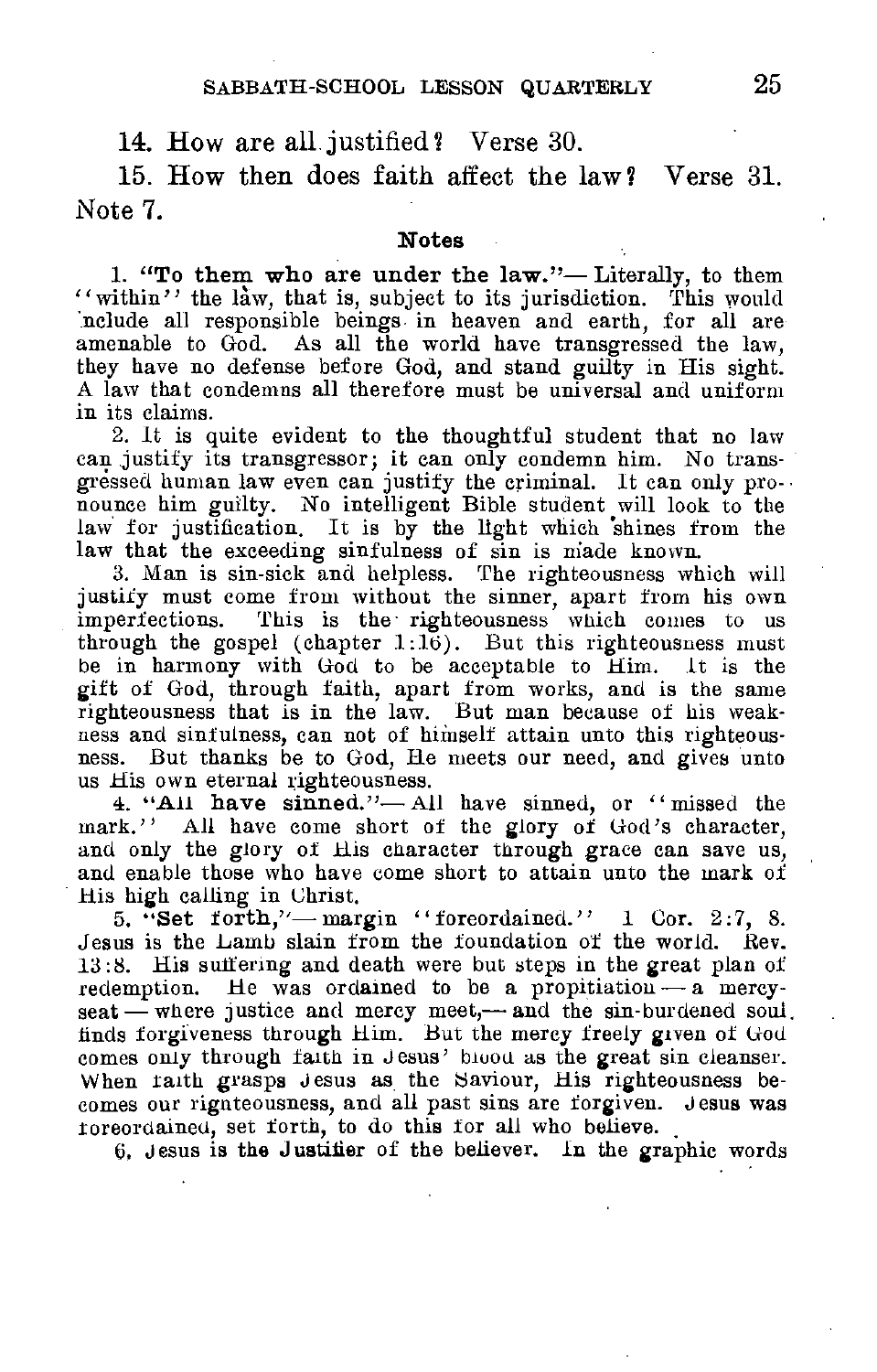of Bishop Lowth's translation, He stoops and says to the hopeless sinner on his way to the judgment, "Come on now, and let us plead together." He will be our daysman, our mediator before the judge. Jesus is the Saviour who is to wash white as snow the scarlet sins, and "all the fitness He requireth is to feel our need of Him." As our Justifier He has willingly paid the penalty which was our due, and His sacrifice is acceptable with God. It is ours to accept the Substitute, and be delivered from the tyranny of sin.

7. "Establish the law."— Where is the law established? Not in God's government or plan; for His law is eternal, whether men believe or disbelieve (see verse 3; Ps. 119:89;  $111:7, 8$ ). But the law is established in the heart of the believer, and if he goes on from "faith to faith" it is then written in the heart in all its fulness forever.

#### Supplementary Questions for Home Study

Who are under the law?

Who are within the law?

What does the law do for the forgiven sinner?

Through what is the righteousness of God made effective to man?

By what is the righteousness of God by faith witnessed?

## *LESSON IX —Justified by Faith*

#### NOVEMBER 29, 1913

LESSON SCRIPTURE: Romans 4:1-12

#### **Questions**

1. What important question is asked concerning Abraham? Verse 1.

2. If Abraham's works had justified him in God's sight, what could he have done? Verse 2. Note 1.

3. But how was he justified? Verse 3,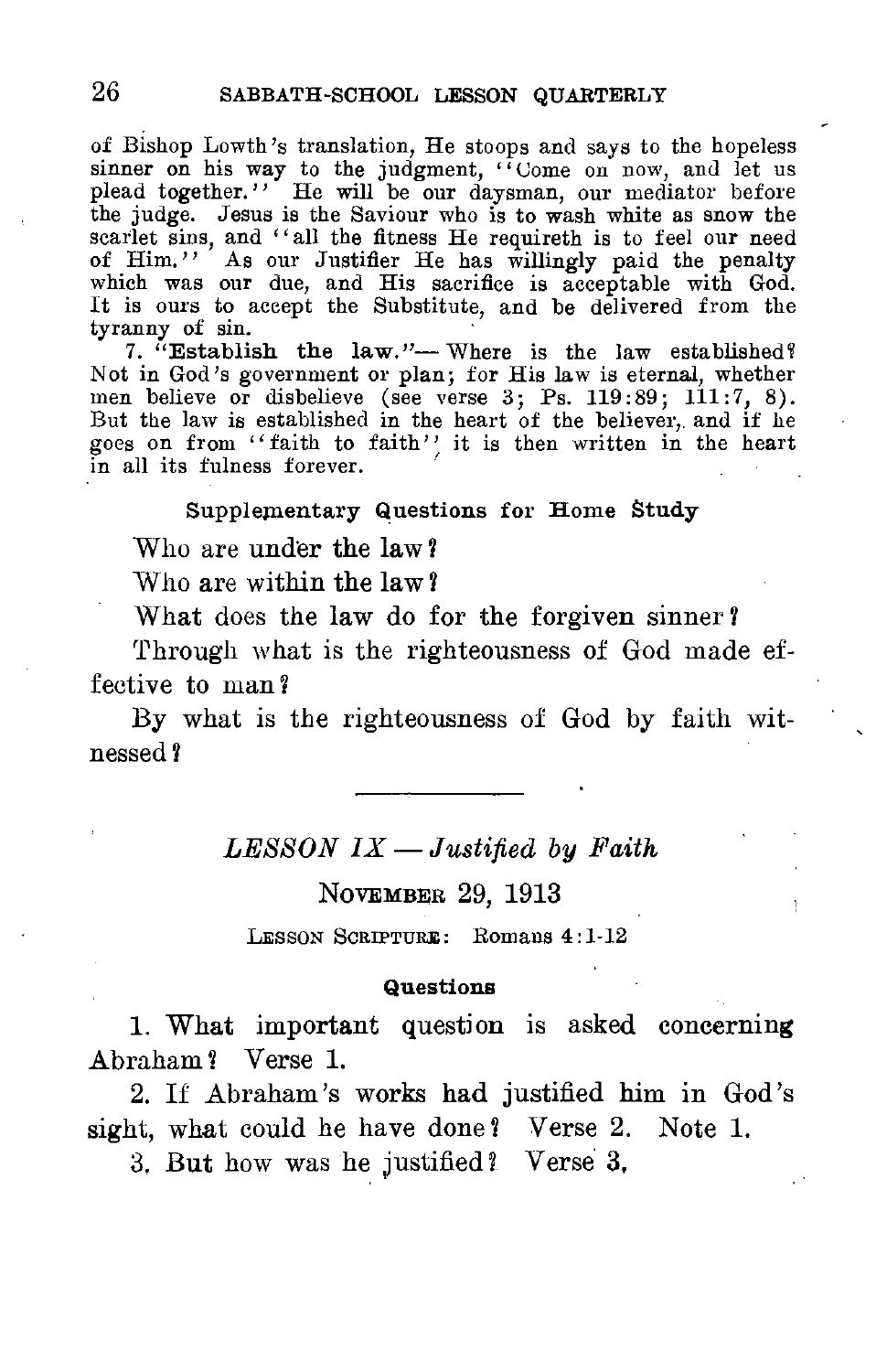4. What had the Lord said to Abraham? Gen.  $15 \cdot$ 3-5. What did Abraham do? What did the Lord do? Verse 6, Note 2.

5. How is the reward reckoned to him that worketh?  $Rom \cdot 4 \cdot 4$ 

6. For what is faith counted to the one who believes? Whom does the Lord justify? Verse 5.

7. Whom does David describe as being especially blessed? Verse 6.

8. Who are truly blessed? What does the Lord not impute to the man whose sins are forgiven? Verses 7, 8.

9. By what question does the apostle press home upon the Jew that the blessedness of sin forgiven and acceptance with God is free to both Jew and Gentile ? Verse 9, first part.

10. What did the apostle again affirm was counted to Abraham for righteousness ? Verse 9, last part.

11. How, and when, was this righteousness reckoned to Abraham? Verse 10.

12. Of what was circumcision as given to Abraham a sign? Verse 11, first part.

13. What was God's purpose in giving and recording this gift of righteousness ? Verse 11, second part. Note 3.

14. Of whom is Abraham the father? Verse 12.

#### Notes

1. "Hath whereof to glory."— If one is saved by his own efforts he surely can glory in himself. But the apostle adds, "but not before God," for the apostle had before proved that all, both Jews and Gentiles, are under sin. There can be no self-glorification in God's presence.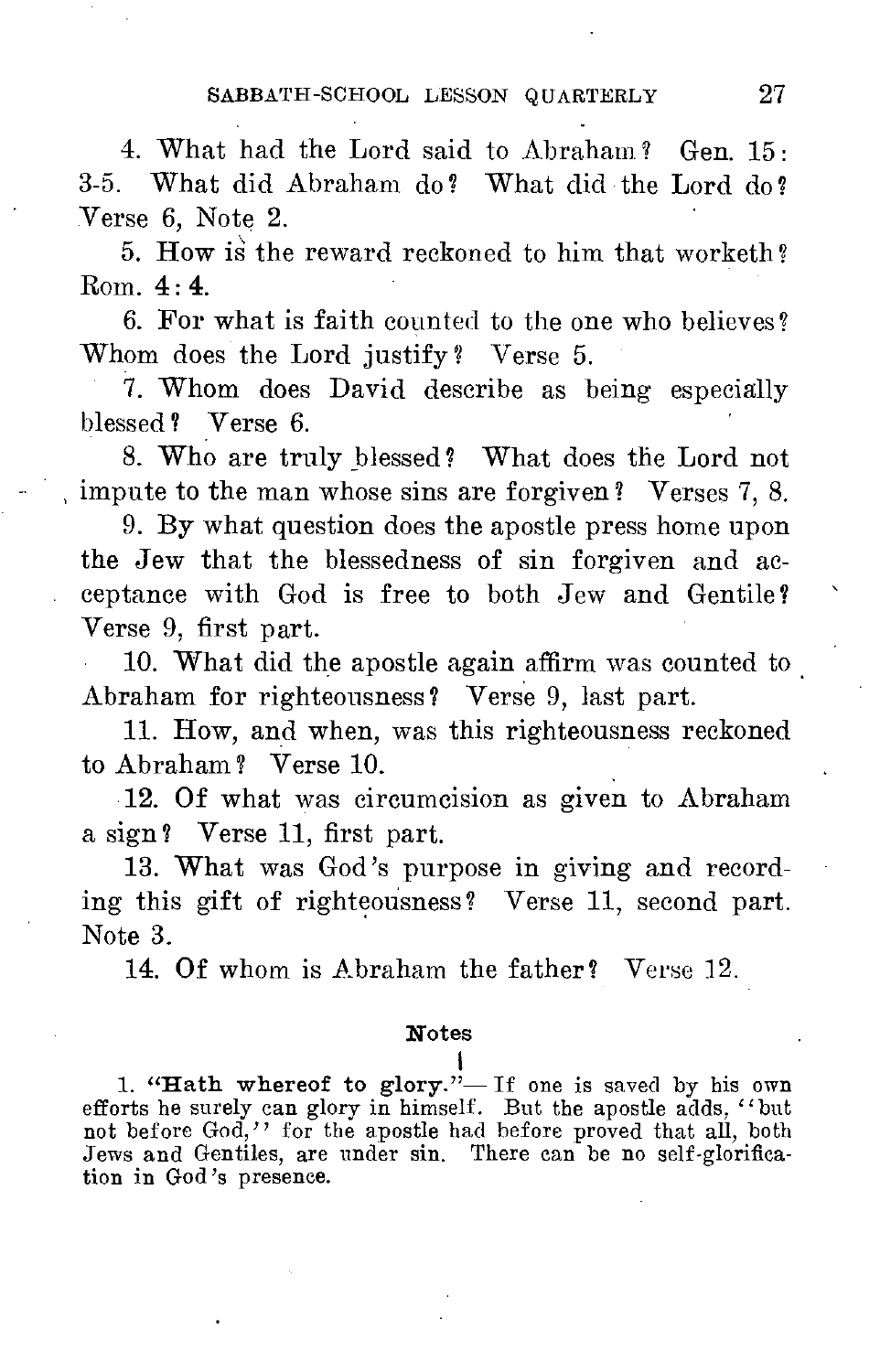2. Though Abraham could not understand how the promise God made could be fulfilled, yet he believed the word of God. And God counted the faith he had righteousness. Abraham was therefore made righteous by faith only and not works. In like manner are all the children of Abraham justified from sin.

"A check, though signed by the richest man, will not do any good unless one has faith to present it. The doctor can not cure a man who will not trust him enough to take his medicines and obey his directions. A guide can not lead us through the forest unless we believe him enough to follow him."- Peloubet.

.3. "Whatsoever things were written aforetime were written for our learning, that we through patience and comfort of the Scriptures might have hope." Abraham believed God, believed His promise, His power, His love. His faith was reckoned unto him as the righteousness of God. Even so it is reckoned unto us if we believe. Abraham is set forth as an example as the father of all them that believe. By the same faith in Christ we become his children.

#### Supplementary Questions for Home Study

Did Abraham believe the promise of God concerning Isaac at first ?

What was his first plan as to how God's promise should come true? Gen. 15:2, 3.

Under what great test was his faith made perfect? Gen. 22 : 1-18.

How only can a sinner be made righteous?

# *LESSON X — An Example and a Father*  DECEMBER 6, 1913

LESSON SCRIPTURE: Romans 4:13-25

#### Questions

1. How much did the promise to Abraham include? Through what did the promise not come ? Through what did Abraham receive this glorious promise? Verse 13. Note 1.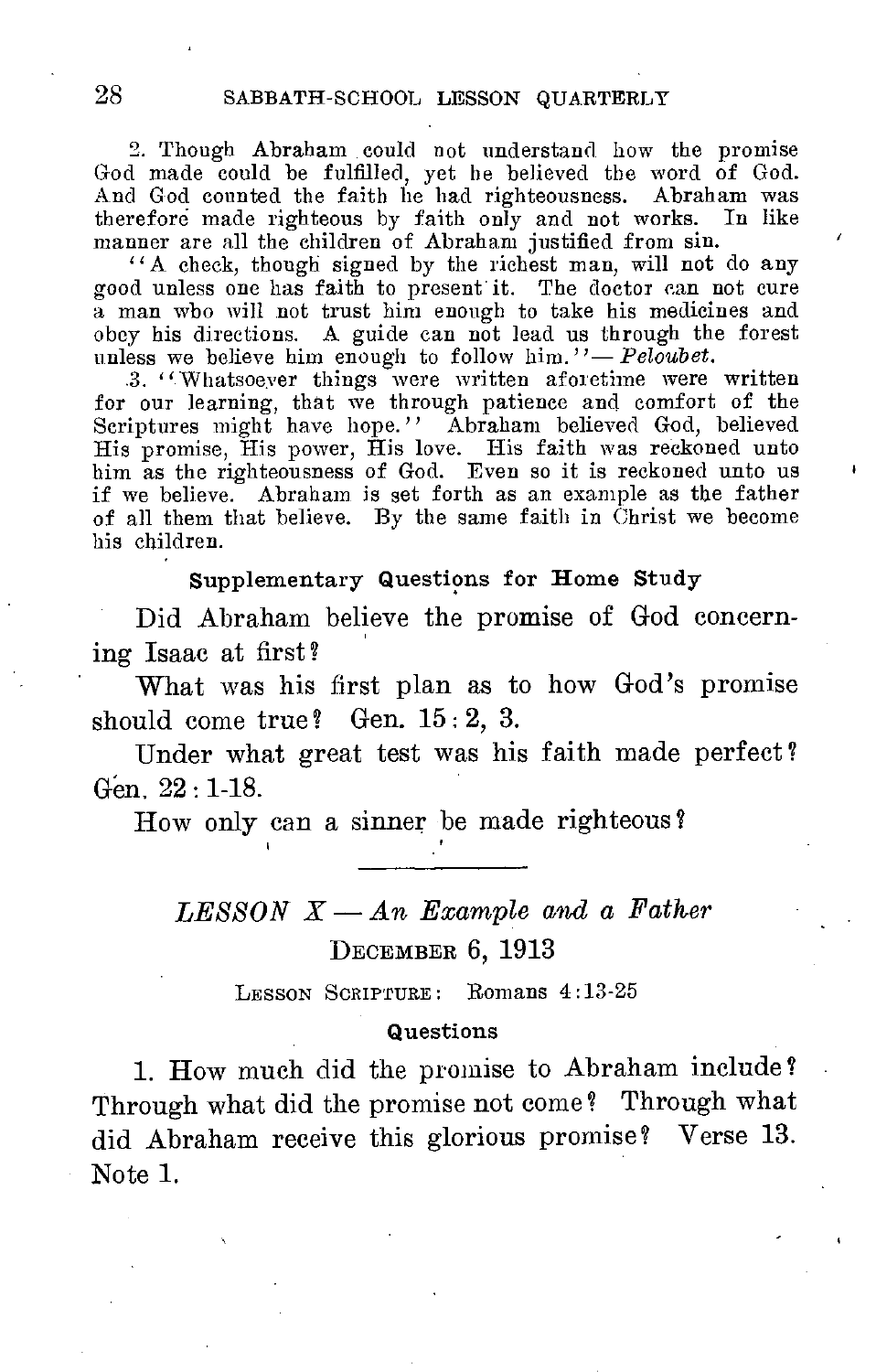2. If those who sought righteousness by the works of the law were' heirs, what would be made void ? How would it affect the promise? Verse  $14$ . Note  $2$ .

3. What does the law work? Verse 15, first part. Note 3.

4. What shows that the claims of the law are universal? Verse 15, second part. Compare 1 John 3: 4. Note 4.

5. Of what then is the promise? Why ? What is made sure to the seed? Whom does the seed include? Verse 16. Note 5.

6. Of whom did the Lord say Abraham would be a father? Verse 16, last part; verse 17, first part. Compare Gen. 17 : 5.

7. What is Abraham's God able to do ? Verse 17, last part. Note 6.

8. How strong was Abraham's faith ? Upon what did his faith take hold? Verse 18.

9. What obstacles did he ignore? Verse 19.

10. At what did he not stagger? In what was he strong? To whom did he give glory? Verse '20.

11. Of what did his faith assure him respecting God's promise? Verse 21.

12. For what was such faith reckoned ? Verse 22.

13. For whose sake was this record given? Verses 23,24.

14. What is necessary on our part that we may be included in the promise ? Verse 24.

15. For what was our Lord delivered ? Verse 25, first part.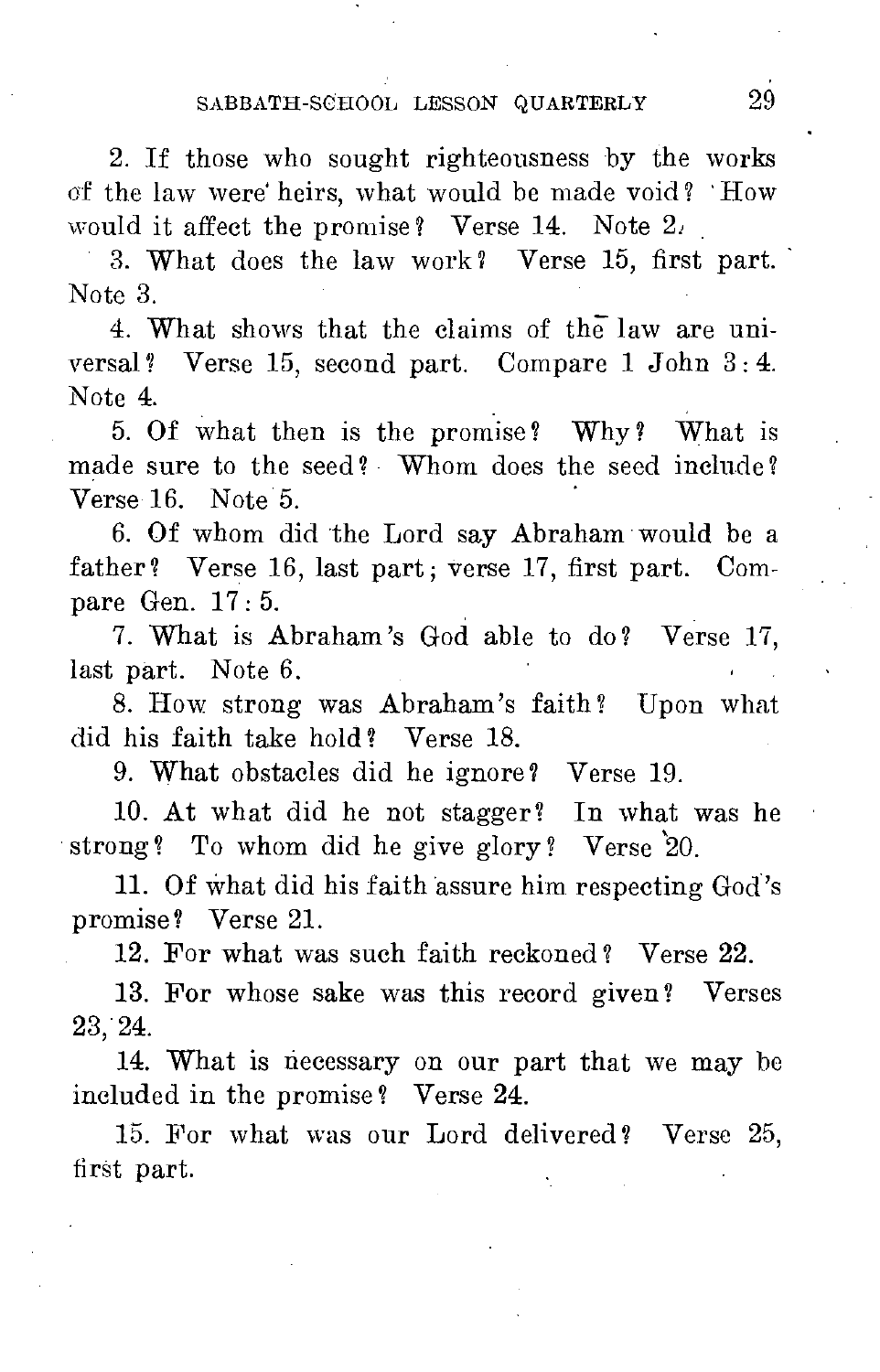16. For what was He raised from the dead? Verse 25, last part. Note 7..

#### **Notes**

1. "Heir of the world."— This is the ultimate of God's promise in both type and declaration. The earth was given to man in the beginning. Gen. 1:26; Ps. 115:16. Adam lost it through sin, but our Lord bought it back by sacrifice. Luke 19:10. The holy seed are to inherit it, of whom the preeminent One is Christ Jesus our Lord. The usurper possesses it for a time, for man by transgression lost to the enemy the dominion given him in Eden. Gen. 3:6, 7; Luke 4:5, 6. But the Seed will at last crush the serpent's head and cleanse the kingdom. Gen. 3:15; Rom. 16:20. This was promised to Abraham repeatedly. After his great test he was told that his seed should possess the gate  $$ the place of judgment and power — of his enemies. Gen. 22:16-18. And all this will be wrought out through Christ when He comes again. At the close of the 1,000 years of Revelation 20 the saints will possess the earth made new, and God's will will be done on earth as in heaven.

2. "Of the law" and "through the law" means through the works of the law. If man could earn his inheritance, what need would there be of faith? There would be no need of God's promise, if man could work out his own salvation. But man can neither work righteousness, nor earn his inheritance, for he is a sinner "without strength."

3. "Worketh wrath."— God did not give the law for this purpose; it was "ordained to life." Gravitation is a beneficent force. It holds things stable and in equilibrium on the earth. But if man should hurl himself from a high cliff, the force of gravitation would prove his destruction. Electricity in proper channels may be and is one of the most useful agents in the world to-day, but misdirected it proves destructive. The heart in harmony with God's law finds it a lamp to the feet and a light to the path; but the heart set against that law finds its working condemnation and death.

4. "No law — no transgression."— There has been transgression in this world since Adam sinned. There must therefore have been law. And as sin has ever been against our heavenly Father, the law transgressed must be. God's law. And as the sin has been universal, so far as man is concerned, the law must be a universal law.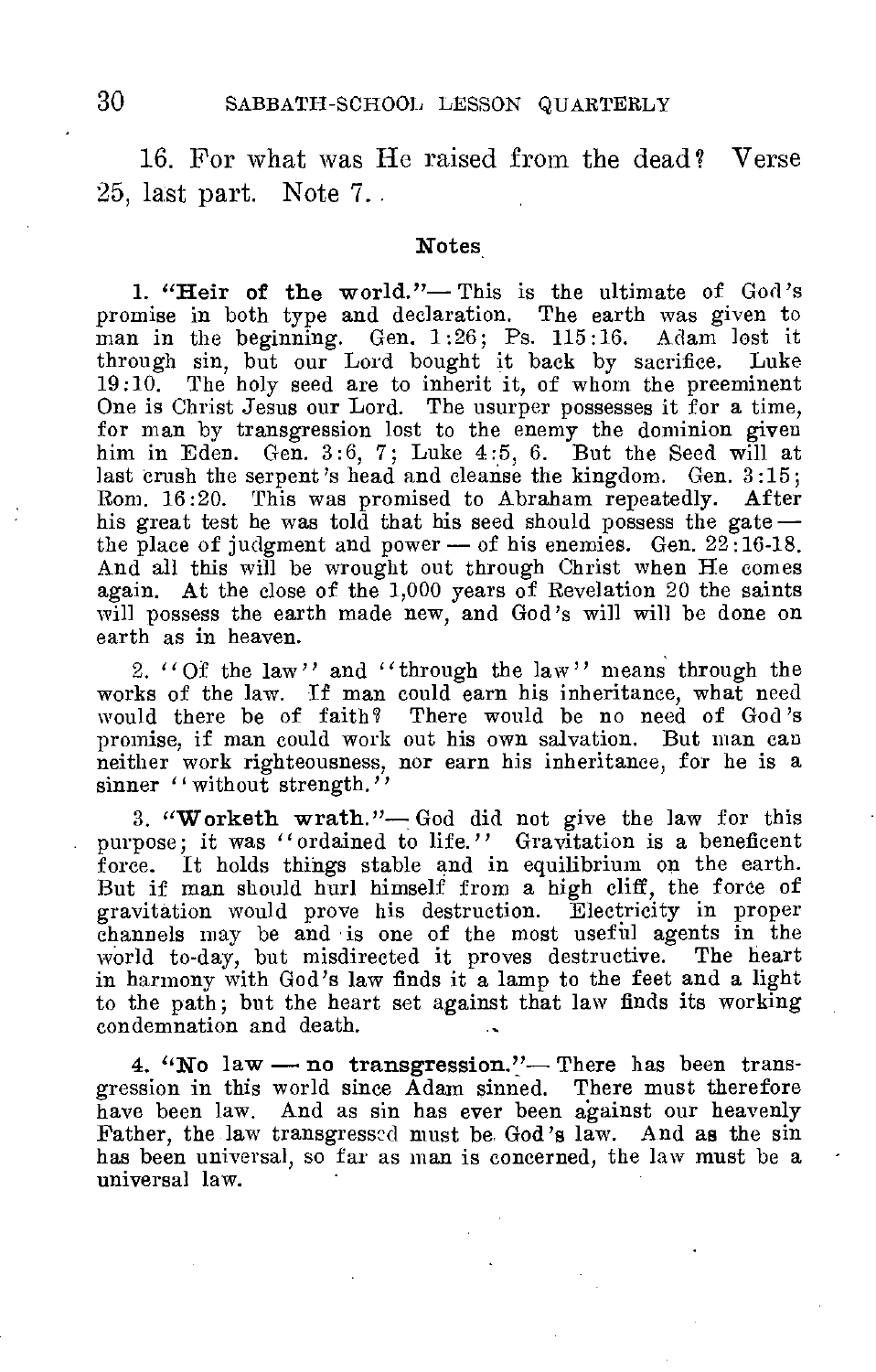5. "Of faith."— The promise must be appropriated by faith. If the Jew could work out his salvation by works, he would boast in himself. The Gentile would, if able so to do, boast in himself. But faith puts all upon the same basis, both Jew and Gentile. When it is all of faith, to God will be all the glory.

6. "Who quickeneth the dead." $-$ "Who giveth life to the dead"  $(A.R.V.)$ . All that is in God's purpose is to Him a reality. All those who sleep in Him are counted as living, because in His purpose they live. He calleth things that are not as though they were, because in His purpose they are, and when He speaks they exist.

7. "Our Justification."— All the promises and blessings of the past and the present center in our blessed Lord. He died to deliver us from our sins, from our trespasses .against Him. He was raised for our justification to righteousness, to life and power. All this was written for our sake, that we might hope in  $H_{\text{Im}}$ .

#### Supplementary Questions for Home Study

Is the Jew an heir of the promise to Abraham because he is a Jew?

Of whom is Abraham the true father? When was the earth given to man? How did man lose the dominion given him? To whom did man yield the dominion? In whom do all God's promises center ?

> *LESSON XI—Saved by His Life*  DECEMBER 13, 1913

LESSON SCRIPTURE: Romans 5:1-11.

#### Questions

1. By what are we justified? Verse 1, first clause.

2. Being justified, what do we have? Verse 1. Note 1.

3. Through whom does this peace come ? Verse 1, last phrase. Compare Eph. 2:14.

4. To what does faith give access ? Rom. 5 : 2. Note 2.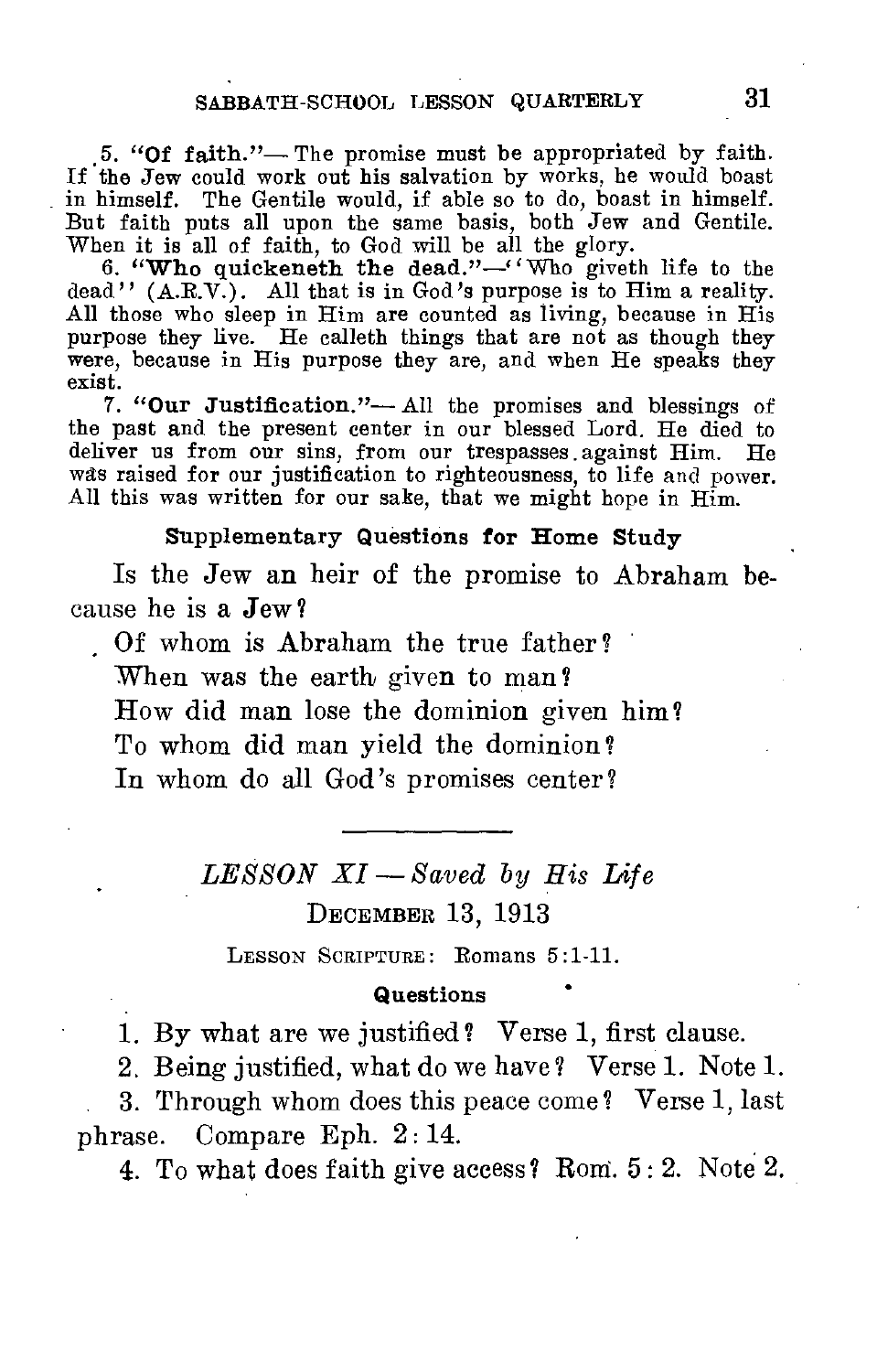#### 32 SABBATH-SCHOOL LESSON QUARTERLY

5. In what do we rejoice? Verse 2, last clause.

6. In what do we glory? Verse 3, first part. Note 3.

7. Why do we rejoice in tribulation? Verse 3, last part.

8. What does patience, or steadfastness, work? What does experience work? Verse 4.

9. What does hope not do? Why?' Verse 5, first part.

10. Through what do we receive God's love in the heart? Verse 5, last part. Note 4.

11. When and for whom did Christ die? Verse• 6. Note 5.

12. What expression of love is seldom seen among men? Verse 7.

13. How does God's love commend itself to us? Verse 8.

14. If Christ has justified us by His death, of what have we assurance? Verse 9.

15. When were we reconciled? By what are we reconciled? and saved? Verse 10.

16. In what then may we find joy? Why? Verse 11. Note 6.

#### Notes

1. "We have peace."— Faith sees the holiness of God's law, sees sin as evil, denies self, and confesses and renounces sin. Faith yields all to God, and lays hold of the righteousness of God in the place of sin. Then there is peace. Peace is not merely a feel-ing; it is more; it is a condition. When the soul surrenders to God, there is peace. God has naught against us, and if the enmity of the carnal heart is yielded to Him, whether there is feel-

ing or not, whether in joy or sadness, there is peace. Peace abides. It is found in Christ, and if Christ is ours we have peace. 2. "Have access."— Through faith we have entrance to the great treasures of God's grace. Fait the audience-chamber of the Most High, and introduces us, also,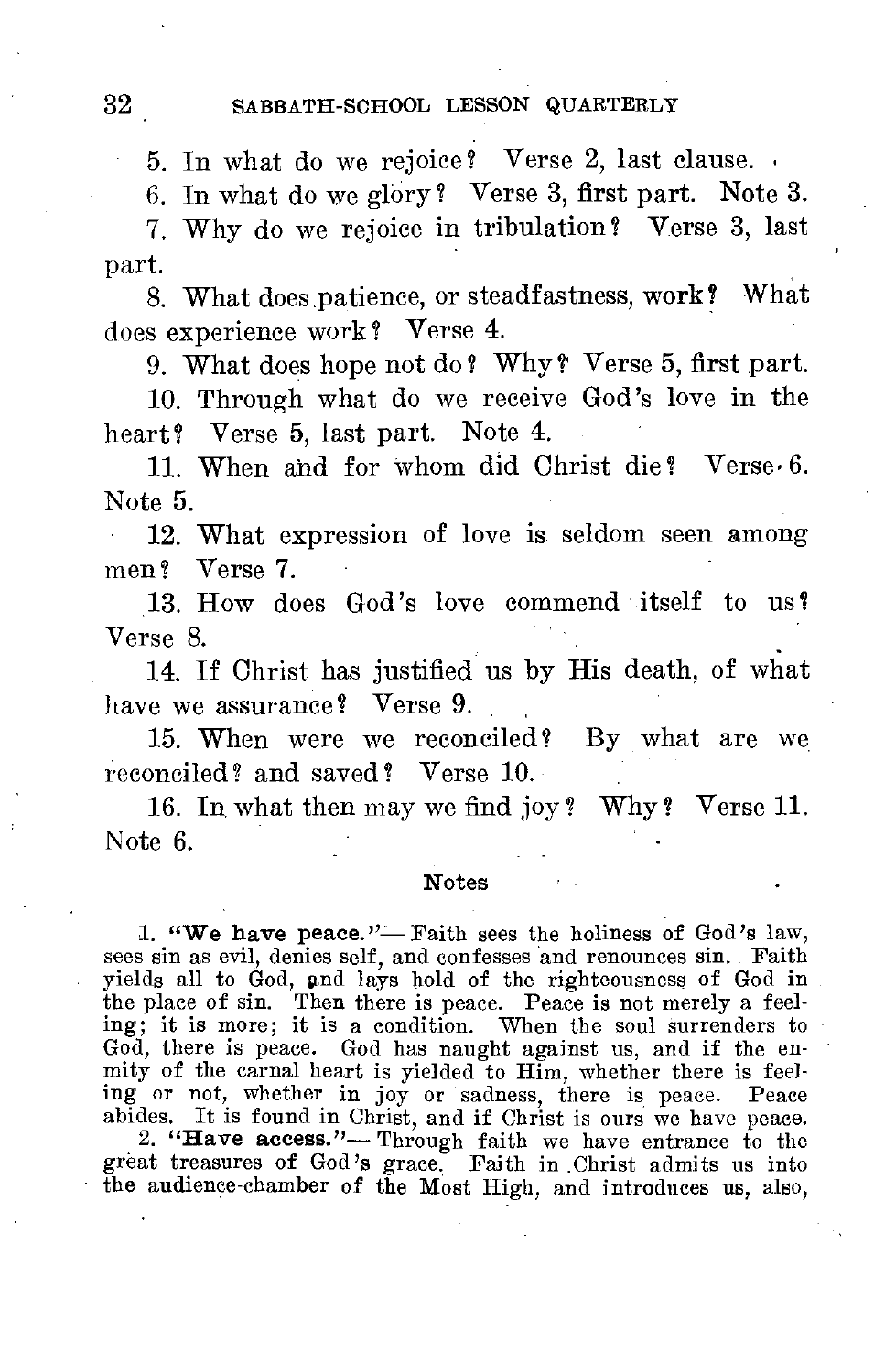into God's marvelous storehouse of riches. Through Christ we may enter and partake freely of all things.

3. "Tribulation."— The English word comes from the old Latin word *tribulum,* a thrashing instrument, used to pound out the grain. The Greek word means to squeeze, or press. So God permits the pounding, the thrashing, the squeezing, to ssparate the chaff, to press out the choice wine, or oil of rich experience. Only in trial and tribulation can we obtain experience; only in the testing of experience can we obtain hope. Therefore let us rejoice in tribulation.

4. "The love of God."— The love of God is what many long for. They desire to serve God; but confess that they do not love They desire to serve God; but confess that they do not love Him nor His service. They are trying to do this by human effort, which is doomed to failure. The love of God is of heavenly birth, and must be fed on heavenly manna. Do we really desire it? It  $\cdot$ comes by the indwelling of His Spirit. Do we desire the Spirit? "Ask, and it shall be given you; seek, and ye shall find; knock, and it shall be opened unto you. For every one that asketh receiveth; and he that seeketh findeth; and to him that knocketh it shall be opened. If a son shall ask bread of any of you that is a father, will he give him a stone? or if he ask a fish, will he for a fish give him a serpent? Or if he shall ask an egg, will he offer him a scorpion? If ye then, being evil, know how to give good gifts unto your children: how much more shall your heavenly Father give the Holy Spirit to them that ask Him'?" Luke 11:9-13.

5. There are times in the experience of every child of God when the sense of our lost, awful condition almost overwhelms us, and we are tempted to feel that there is no hope for us. But be of good courage. It was for sinners, for the most ungodly, that :fesus died, for those who are lost, who have strayed the farthest from the Father's house. Every returning prodigal will find a welcome and a father's blessing.

6. "Atonement."—"Reconciliation" is given in the margin and Revised Version. Surely there is reason to be joyful in God. It was while we were enemies that He died to save us. Much more when reconciled we shall be saved by His life. When reconciliation to Him brings all the blessings named, and gives access to all the blessings we need, why should not our hearts be filled with thanksgiving to God"?

#### Supplementary Questions for Home Study

Is peace a feeling or a condition? What is the purpose of tribulation?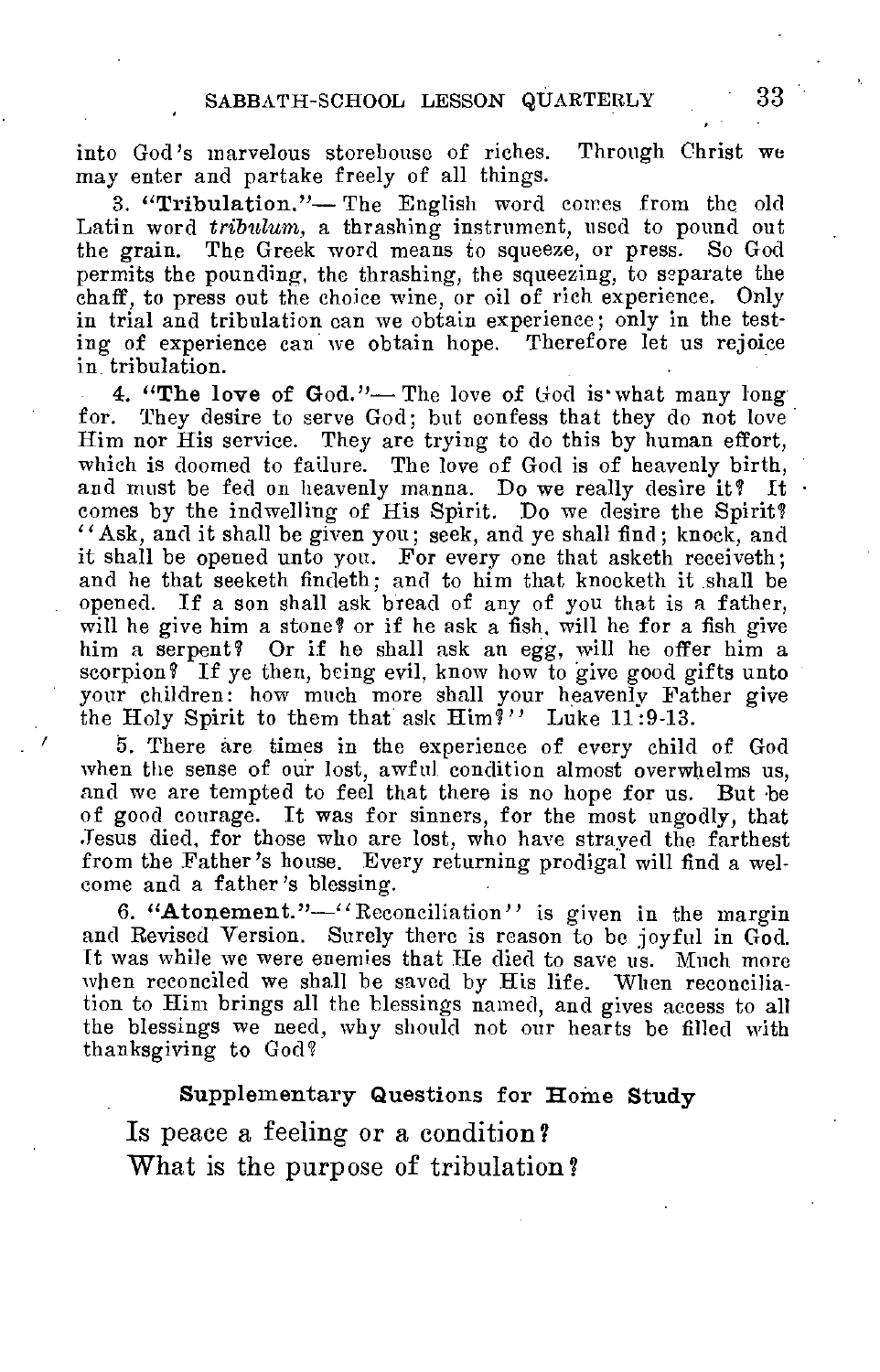How may we obtain the love of God?

For whom did Jesus die ?

If Jesus died for our sins, is it necessary that we die for our own sins?

By what are we saved ?

When the Holy Spirit sheds the love of God abroad in our hearts, what will be our attitude toward sinners? What toward our enemies?

## *LESSON XII — Abounding Grace*

#### DECEMBER 20, 1913

LESSON SCRIPTURE: Romans 5:19-21

#### Questions

1. How did sin enter into the world? What came as a result of sin? Verse 12, first part.

2. Upon how many did the sentence of death pass? Why? Verse 12, last part.

3. By what does the apostle show the universality of law and sin in this world? Verse 13. Note 1.

4. What reigned from Adam to Moses? Verse 14, first part. Note 2.

5. Of what was Adam a type? Verse 14. Note 3.

6. What is not as the offense? Verse 15, first part.

7. What contrast is made between sin and grace? Verse 15, last part. Note 4.

8. What is the gift not according to? Verse 16, first part.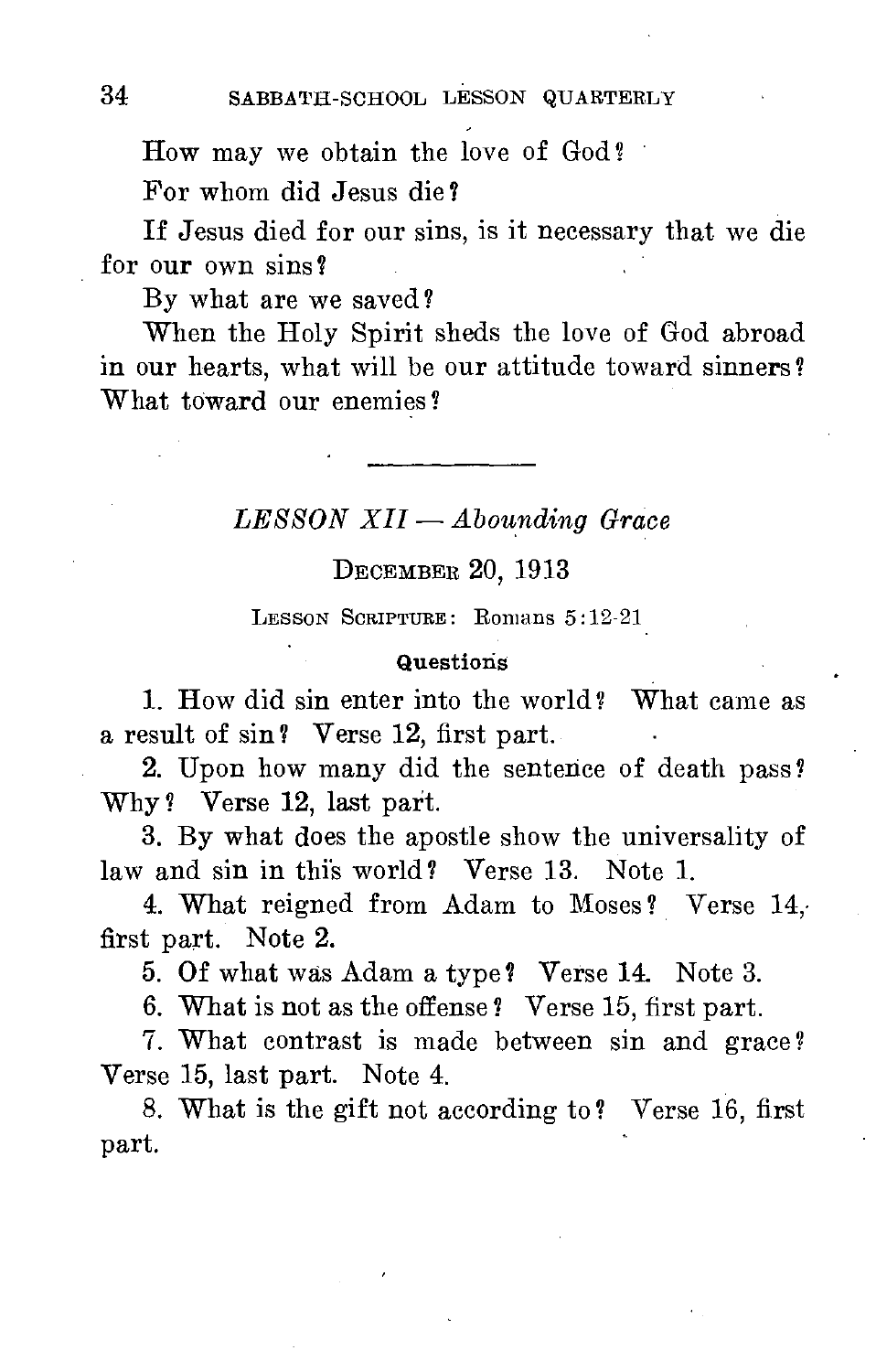SABBATH-SCHOOL LESSON QUARTERLY 35

9. What contrast is drawn between condemnation and the free gift? Verse 16, last part.

10. How is abounding grace and the gift of righteousness by faith set over against the condemnation? Verse 17.

11. What did the one trespass of Adam do ? Verse 18, first part.

12. What did Christ's righteousness bring to all men ? Verse 18, last part. Note 5.

13. What came by the one man's disobedience? Verse 19, first part.

14. What came through the obedience of One ? Verse 19, last part.

15. For what purpose did the law enter? Verse 20, first part.

16. Where sin abounded, what does much more abound? Verse 20, last part. Note 6.

17. Unto what did sin reign? Verse 21, first part.

18. Unto what will grace reign? Through what? Unto what? By whom? Verse 21, last part.

#### Notes

1. "Until the law."— These words do not mean that there was no law before God spoke His law at Sinai, but "until the law" was given in written form at that time. As God imputed sin to Adam in the garden, there must have been a law.

2. "Death reigned."— That the law existed previous to Sinai is shown by the fact that death reigned from the time that Adam sinned. But sin is the transgression of God's law. 1 John 3:4; Born. 7:7. Therefore God's law existed unchangeably from the beginning. Every commandment of the Decalogue may be traced either in its observance or transgression previous to Sinai. Apart from law there is no transgression, therefore if no law was given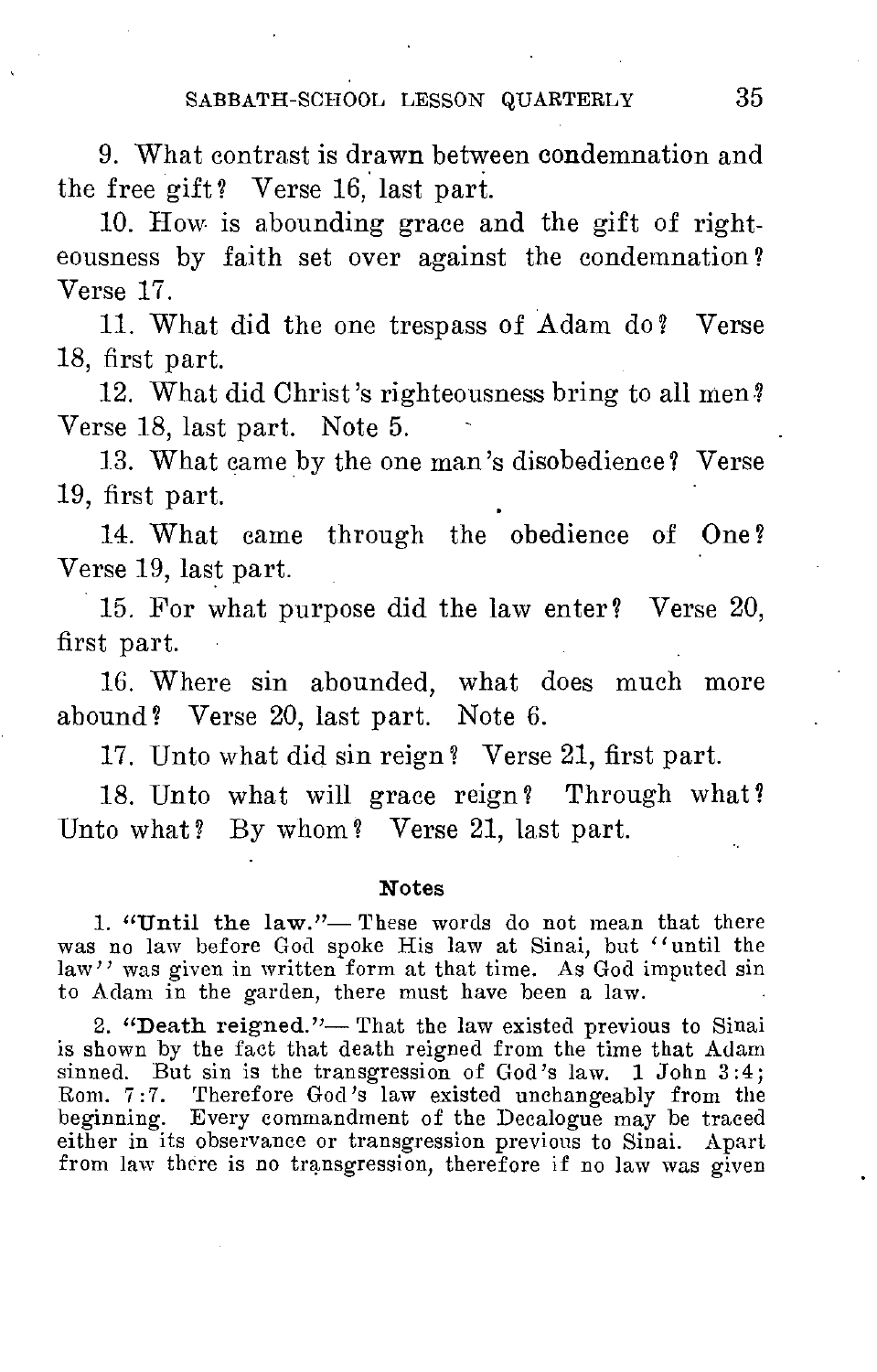to man before the Decalogue was spoken from Mount Sinai, there were no sinners previous to that time, for there was no law to transgress. But death reigned, and therefore there was sin, and being sin, a law.

3. "A figure."— Adam was the head and father of the fleshly race, which follow him into sin and death. Christ Jesus is the head of the spiritual race of men, which follow Him in righteousness and life.

4. The free gift is not to be compared to the trespass. In that one trespass Satan thought to destroy the race forevermore, but the unspeakable gift of Jesus Christ, the grace of God that was manifest in Him, abounded unto the many over the trespass. The one trespass led to many sins, the one free gift brought deliverance and victory over many trespasses. The glory of God's grace is triumphant over all the multiplied powers of sin.

5. The unreserved giving of Himself by Jesus Christ involved and included in principle• all His righteous life. The one giving of all things brought life and justification to all men, and it has ever been the privilege of all men to lay hold of them.

6. "Much more."— We not infrequently hear persons say, "If I but possessed the nature Adam did before he.fell I might win the victory." But if we could be victorious then, we can now. God was to Adam no more than He is now to Adam's sons and daughters. Above all the abounding sin is the 'superabounding grace.

#### Supplementary Questions for Home Study

How long have the principles of the law of God existed?

If Christ died for all, does it follow that all will be saved? Why not?

Is man compelled to accept the free gift of Christ?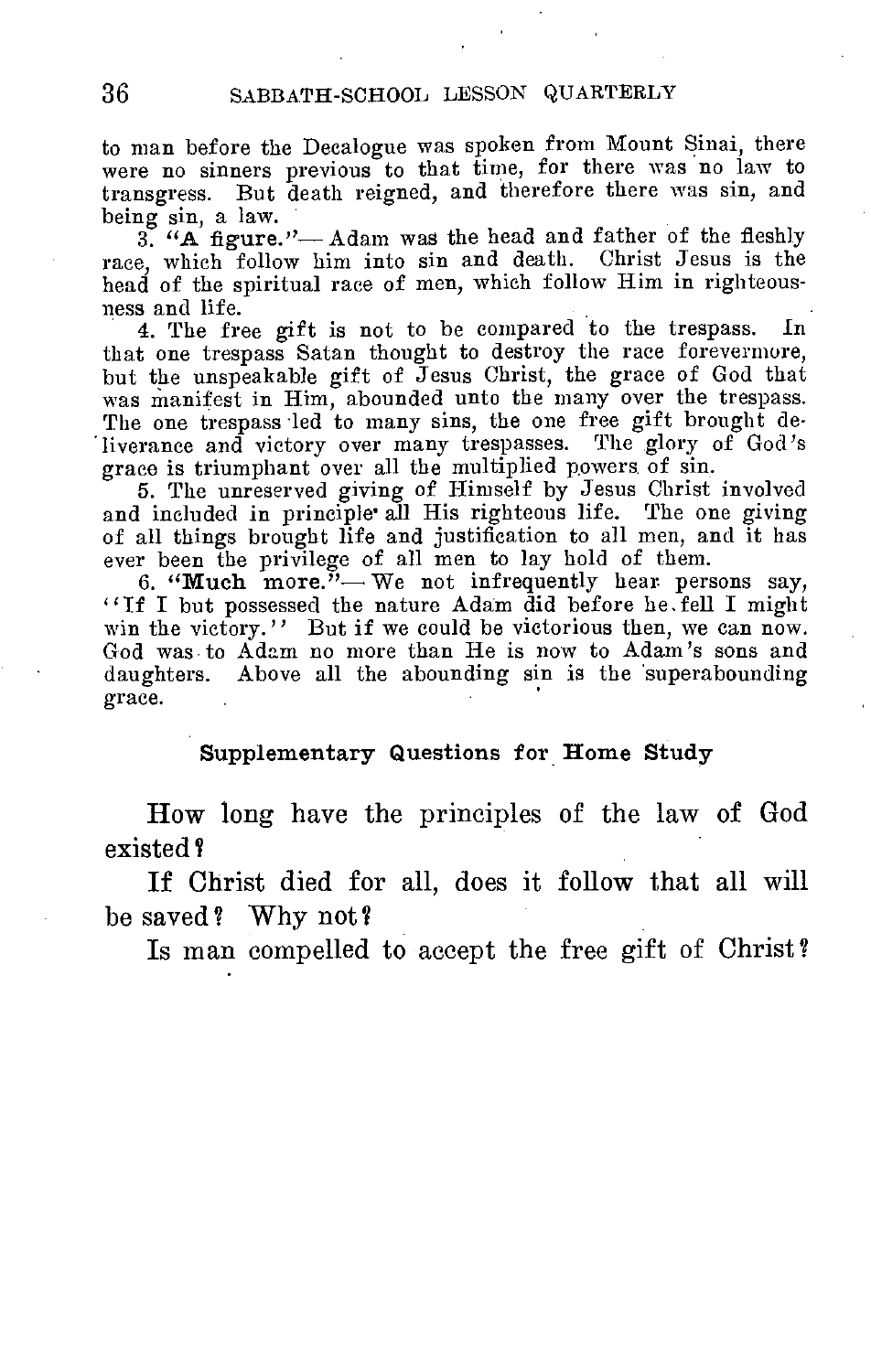*LESSON XIII — Review of Romans, Chapters 1 to 5* 

#### DECEMBER 27, 1913

#### Questions

1. What is an apostle? Has the Lord true apostles now? Who wrote the Epistle to the Romans? To whom was it especially addressed? By what event was Christ declared to be the Son of God?

2. How extensively was the church at Rome known? Being purchased by Christ, to whom do we become a debtor? What is the gospel? What does it reveal to the believer?

3. What is revealed in creation? What has been the result of man's turning from the truth of God?

4. Whom do we condemn when we assume to judge another? What warning is given those who commit the things they condemn in others? What is the result of retaining sin in the heart?

5. What will the Lord render to every man in the judgment? By what will each be judged? What things will be considered in the judgment?

6. What did the Jew know and approve? Who is the true Jew before God? What is true circumcision?

7. What chief advantage had the Jew according to the flesh? What is the condition of all by nature? Cite a text in proof of this. To how many does the law of God speak?

8. How only can man be justified? For what purpose has Christ been set forth? How does faith affect the law in the heart of the believer ?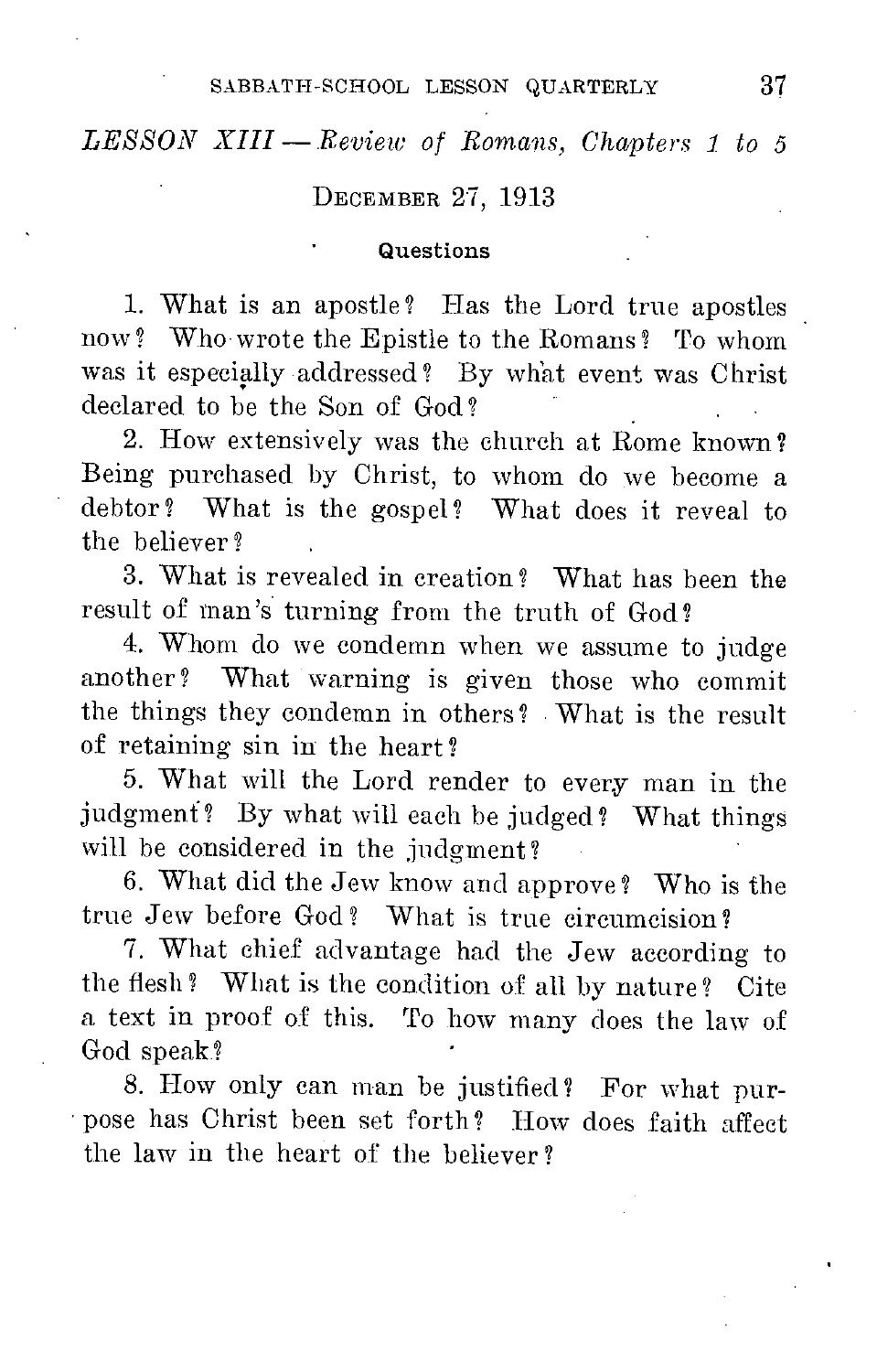9. What was faith reckoned to Abraham? What is it reckoned to the children of Abraham? What great promise was made to Abraham?

10. How much did the promise to Abraham include? What does this promise to Abraham mean to us? What relation, or condition, does faith establish between the sinner and God? How numerous did the Lord say the seed of Abraham would be? How did Abraham receive this promise? Of what was he persuaded?

11. By what are we justified? What condition does this bring into the heart? Through whom do we have peace? By what are we reconciled? By what are we saved? In whom only is true joy found?

12. How did sin enter the world? When only is sin imputed? Why did the law enter? Where does grace abound? What should reign in the heart of the believer ?

# LIMP LEATHER BOOKS.

#### LIGHT, SERVICEABLE, CONVENIENT

Printed on thin paper and bound in red leather

| Acts of the Apostles \$2.00<br>Counsels to Teachers, Parents, and Students  1.50<br>Testimonies. Volumes 1 to 6, each  1.50<br>Testimonies, Volumes 7 to 9, each  1.25<br>Testimonies on Sabbath-School Work  .35 |  |
|-------------------------------------------------------------------------------------------------------------------------------------------------------------------------------------------------------------------|--|
| Prices 10% higher in Canada                                                                                                                                                                                       |  |

Order of your tract society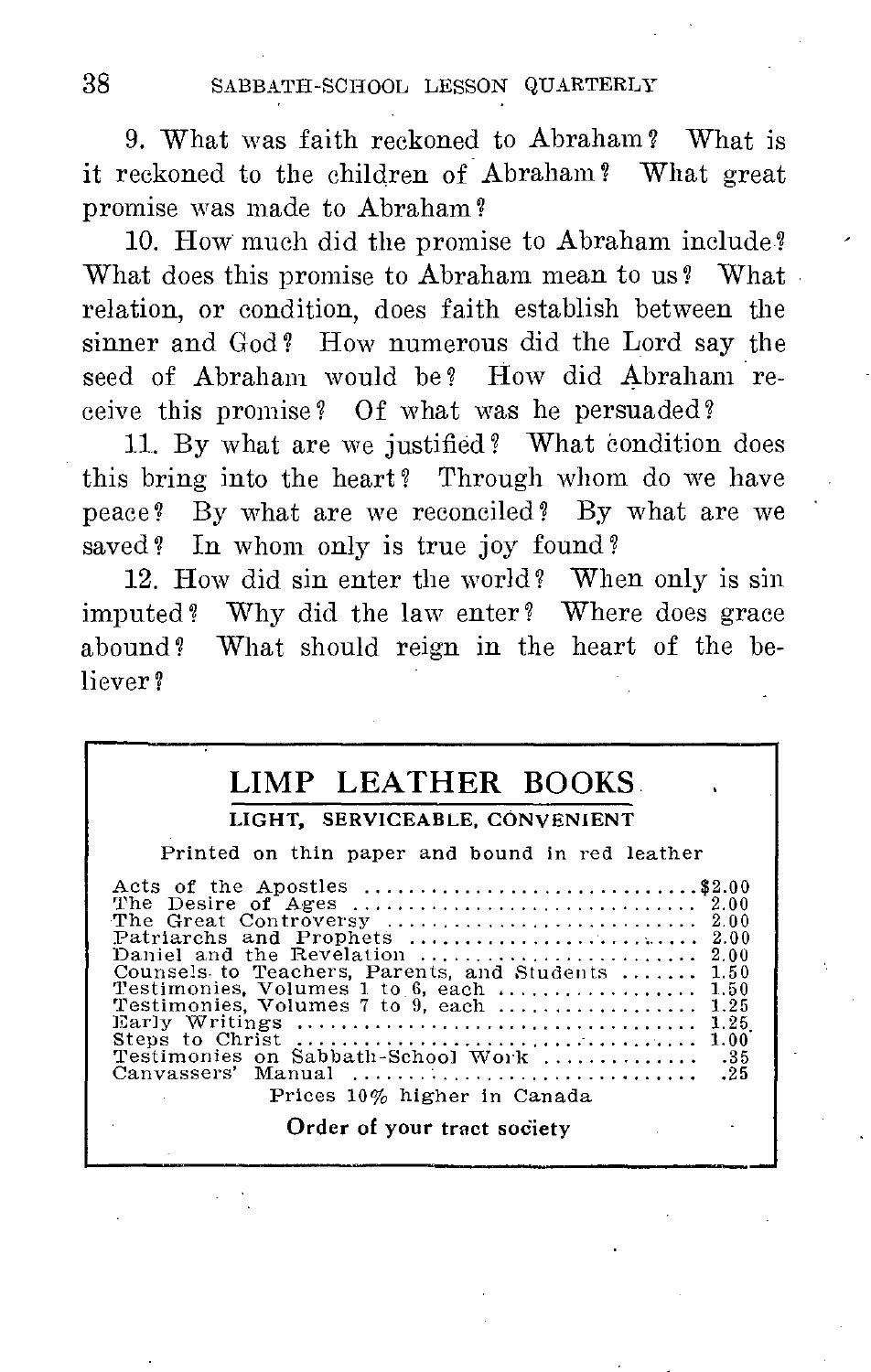# ebe

# $\triangle$ abbath  $\triangle$ chool (1 **order**

# A Twenty-Page Monthly Journal

Containing valuable instruction on the various phases of the Sabbathschool work, practical suggestions on organization, teaching, class and general exercises, with helps on current Sabbath-school lessons for the Senior, Intermediate, Primary, and Kindergarten departments. The outline for the S. S. Teachers' Reading Course is given each month. Also many other valuable suggestions for Sabbathschool officers, teachers, parents, and pupils. An invaluable aid to all engaged in Sabbath-school work.

**One Yearly Subscription - - - - - 50c**<br>Two or more copies to one address, each - 35c Two or more copies to one address, each

No subscription entered for less than one year

Address

# **Sabbath School Worker**

Takoma Park Station Washington, D. C.